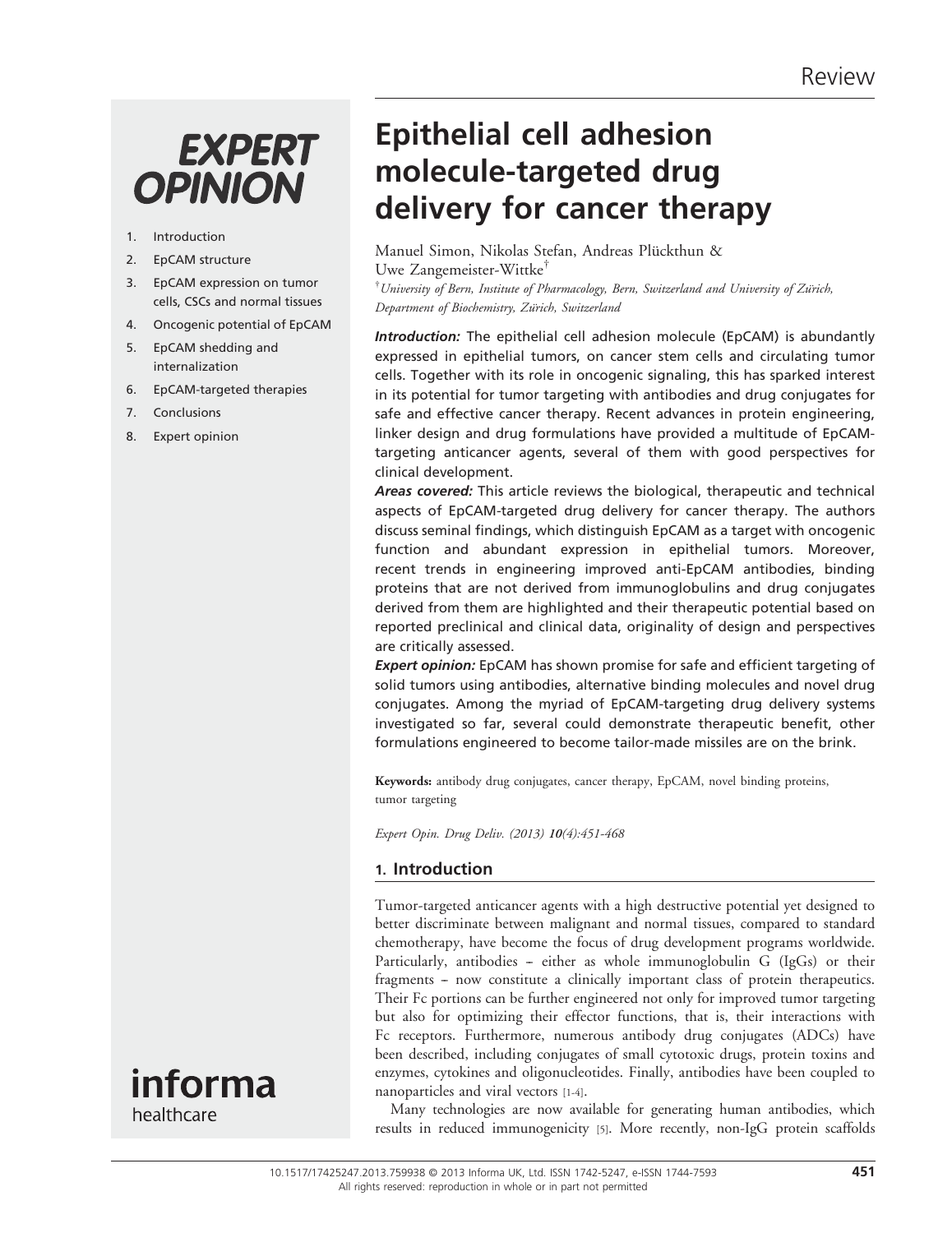#### Article highlights.

- . EpCAM is a signaling molecule with oncogenic potential and abundantly expressed in epithelial tumors.
- . Its recent identification on cancer stem cells and circulating tumor cells has raised further interest in its use for tumor targeting and therapy.
- . Engineering of anti-EpCAM antibodies with improved clinical activity and of alternative binding scaffolds with high stability and new opportunities for engineering offer new therapeutic options.
- . Various types of EpCAM-targeted drug conjugates have been developed and investigated in preclinical and clinical studies with different success.
- . The use of state-of-the-art knowledge in protein engineering, linker design and drug activity has provided new generations of drug conjugates as cancer therapeutics with high specificity and efficacy.

This box summarizes key points contained in the article.

have become available [6] and also RNA-based aptamers selected from large synthetic libraries [7-9] have been introduced as binding moieties for drug delivery. These formats may even outperform new antibodies (or other agents) in terms of tumortargeting capacity and efficacy, due to their high stability and opportunities for engineering of new formats.

Despite undeniable advances in design of both the targeting reagent as well as the payload, for any tumor targeting, the best binder, however, is only as good as the molecular target to which it binds, that is, its tumor-specific expression and thus limited binding to normal tissues and its role in oncogenic signaling. The epithelial cell adhesion molecule (EpCAM, CD326) is abundantly expressed in primary tumors and metastases of many epithelial tumors [10,11]. Ligand binding to overexpressed EpCAM on tumor cells by homotypic adhesion triggers oncogenic signaling involving the Wnt pathway and various cell cycle regulators [12-17]. Its recent discovery on cancer stem cells (CSCs) [13,18,19] and circulating tumor cells [20,21] has further sparked interest in its biological function and potential for tumor targeting. Although EpCAM is also expressed in several normal epithelia [22], evidence for its better accessibility on tumor cells and the promising data from tumor targeting studies have nevertheless raised enthusiasm to use EpCAM as a target for drug delivery with a reasonably high therapeutic index.

Here, we focus on those antibodies, novel scaffold proteins and drug conjugates that so far have been investigated for EpCAM-targeted cancer therapy. The various formats are depicted in Figures 1 and <sup>2</sup>; Table 1 summarizes the various EpCAM binders and drug conjugates, including their development stage, which represent state-of-the-art in the field. We discuss their use in preclinical and clinical studies and critically assess their innovative potential and future perspectives as cancer therapeutics with improved efficacy. Some of the strategies which have been employed for EpCAM-targeted cancer therapy are depicted in Figure 3.

### 2. EpCAM structure

EpCAM was initially identified as a tumor-associated antigen overexpressed in colon carcinoma [23]. Since it was independently discovered by several groups, it was synonymously named 17-1A, HEA125, MK-1, GA733-2, EGP-2, EGP34, KSA, TROP-1, ESA and KS1/4 [24]. EpCAM is a 30 – 40 kDa type I transmembrane glycoprotein of 291 amino acids which is expressed in normal and malignant epithelia and functions as a homotypic cell adhesion molecule [12,24-26]. The largest part is formed by the extracellular domain, which contains a structural unit with no convincing homology to known folds - some authors have prematurely proposed an EGF-like fold  $-$  and a second thyroglobulin type-1 domain [26,27]. EpCAM is commonly co-expressed and forms complexes with claudin-7, CO-029 and CD44v6 in the cell membrane [28]. It is thus not surprising that the majority of antibodies which were raised against EpCAM on tumor cells share a limited number of epitopes accessible on the cell surface and which are not blocked by other proteins in the complex. These are located in the N-terminal sequence of EpCAM encoded by exon 2 [29]. An exception is the monoclonal antibody adecatumumab (MT201) [30] which recognizes a more membrane-proximal epitope encoded by exon 5 [31]. If purified soluble EpCAM is used to screen synthetic libraries, the diversity of binders substantially increases but with the restriction that a large fraction is unable to contact its epitope on cells [32].

# 3. EpCAM expression on tumor cells, CSCs and normal tissues

EpCAM is abundantly expressed in primary tumors and metastases of most epithelial malignancies, particularly on adenocarcinoma, certain squamous cell carcinoma hepatocellular carcinoma and retinoblastoma [10,11]. Of further clinical relevance is its expression on CSCs of various histotypes [13,18,19,33]. CSCs are capable of unregulated asymmetric division, which is responsible for self-renewal and generation of a diverse population of differentiated progenitor cells that make up a heterogeneous tumor [34-36]. Thus, this subgroup of cells initiates tumor growth and spread, and it was found to be particularly resistant to cytotoxic therapy. In addition, EpCAM is expressed on circulating tumor cells in the blood which have a high propensity to form hematogenous metastases [20], and their presence is an independent predictor of poor prognosis [21]. The possibility to eradicate these two populations of devastating cells with EpCAM-targeted therapies is appealing. In one study, EpCAM expression was found to be upregulated in G2/M arrested cells, probably due to inhibition of normal cycles of endocytosis [37], suggesting its targeting to be particularly efficient in combination with spindle-disrupting anticancer agents.

On the other hand, EpCAM is also expressed in the corresponding normal epithelia, albeit more variable and at levels below that found in tumors [10,22]. Targeting with cytotoxic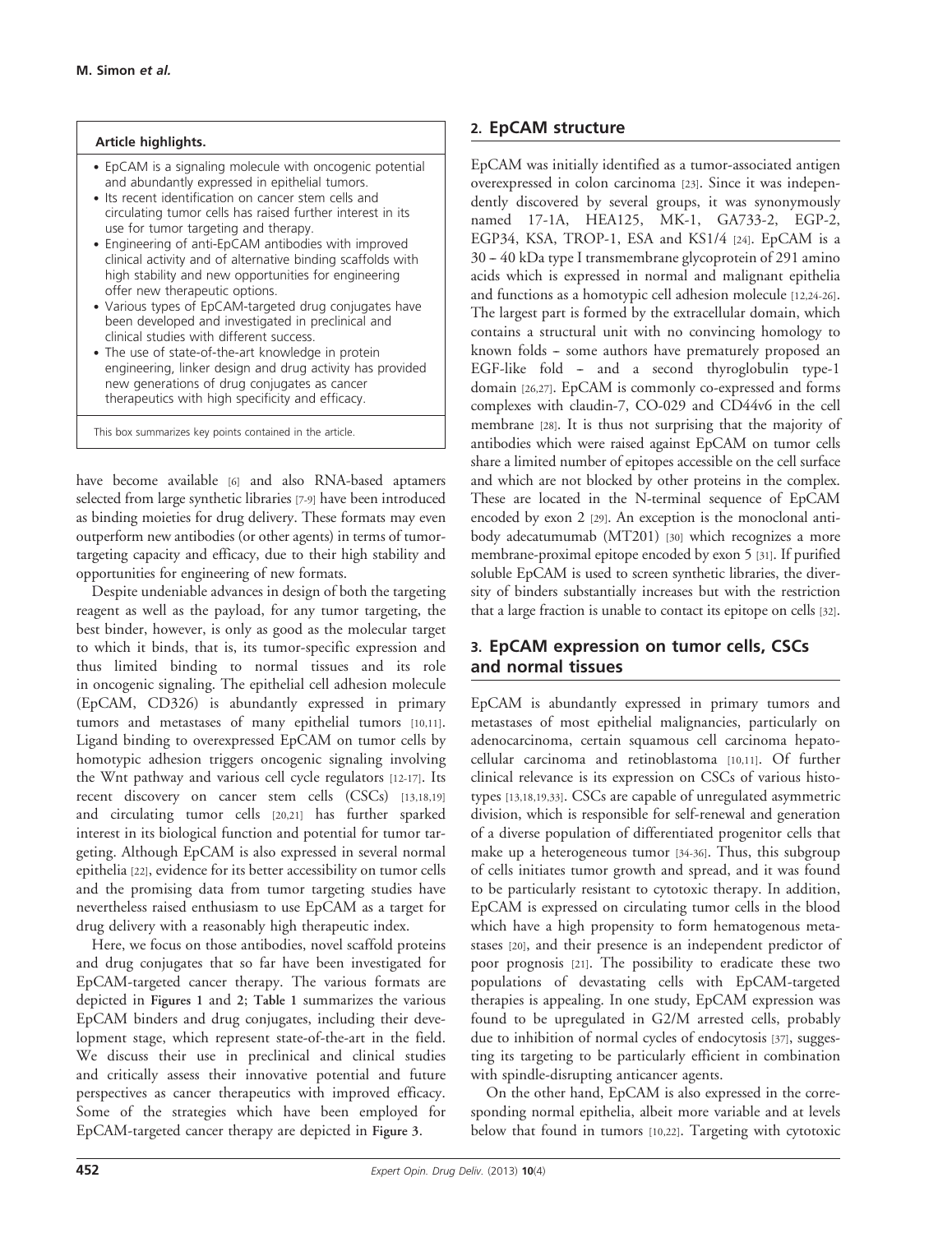

Figure 1. Schematic overview of EpCAM-targeting binding molecules. (A) IgG, (B) Fab fragment, (C) scFv, (D) DARPin and (E) RNA aptamer.

antibodies or drug conjugates would nevertheless be possible, provided that antigen expression is restricted to non-vital tissues for which damage can be tolerated on a temporary basis. For example, in early clinical trials with the welltolerated anti-EpCAM antibody adecatumumab (see Section 6.1 below) dose-limiting adverse effects were limited to reversible gastrointestinal disorders. Moreover, cross-reactivity with normal tissues may impair tumor targeting by sequestration of binding ligands. In this context, investigations in EpCAM's distribution on the cell surface unveiled differential patterns with a more accessible and homogeneous orientation on tumor cells, while mainly a basolateral location with sequestration in intercellular boundaries is found in normal epithelia [38,39]. Although still remaining to be demonstrated, it is hoped that the differential subcellular distribution is a factor that is responsible of increasing the therapeutic window by sparing normal cells from binding by anti-EpCAM antibodies delivered via the blood stream and subsequent destruction by cytotoxic mechanisms. Results with antibodies of different affinities have been interpreted by some investigators to suggest that low affinity binders are indeed better tolerated [31].

# 4. Oncogenic potential of EpCAM

In contrast to receptor tyrosine kinases, which have attracted the attention of cell biologists and oncologists for many years [40-42], EpCAM's biological function has been just recently partly deciphered. In addition to its role as adhesion molecule [38], more important functions comprise cellular signaling to regulate various biological responses, such as proliferation, differentiation and migration. Upregulation of EpCAM during carcinogenesis is consequently associated with a gain of function due to increased homotypic adhesion [14,15]. On adequate cell-cell contact, the extracellular domain is cleaved by intramembrane proteolysis and released, while the intracellular domain translocates to the nucleus in combination with four-and-a-half LIM domains protein 2 (FHL2) and  $\beta$ -catenin to drive tumor and stem cell proliferation. Crosstalk with the Wnt pathway is suggested at the level of b-catenin and Lef-1 [13,15]. Stimulation of the cell cycle was found to result from inhibition of retinoblastoma

protein and cyclin D1, E and A [14-17]. Moreover, EpCAM expression can influence the JNK/AP-1 signal transduction pathway, suggesting that modulation of the activity of transcription factor AP-1 contributes to EpCAM-dependent invasion [43]. How activation of the EpCAM signaling cascade can be reconciled with the unregulated asymmetric division of CSCs remains to be investigated.

Evidence for EpCAM as a promising target on tumor cells thus not only comes from immunotherapy studies but also from its biological function. Indeed, RNA interference (RNAi)-mediated knockdown of EpCAM was shown to suppress proliferation and clonogenic growth of lung cancer cells, yet without induction of cell cycle arrest, and apoptosis was induced in cancer cells, but to a much lesser extent in normal bronchial epithelial cells [44]. Similarly, in breast cancer cells EpCAM-targeted RNAi reduced the promalignant effects associated with EpCAM signaling described above [45]. Among the clinically tested antibodies, only adecatumumab was found to reduce tumor cell proliferation without affecting normal epithelia [31]. Although these data suggest that EpCAM-targeted molecular intervention can diminish its oncogenic signaling, it is unlikely that this strategy alone is sufficient to meet with clinical success. Moreover, the picture of EpCAM's oncogenic function is not black and white, as was recently shown in lung cancer cells, where EpCAM-targeted RNAi may instead relieve the suppression of metastasis induced by epigenetic silencing [46].

# 5. EpCAM shedding and internalization

Shedding of the target antigen from tumor cells into the circulation unfavorably facilitates formation of immune complexes with therapeutic antibodies and ADCs. This may increase systemic toxicity, accelerate clearance and impair tumor localization. EpCAM seems to be cleaved at areas of cell-to-cell contact and the ectodomain is then shed to form soluble EpEX, which acts as a ligand in EpCAM signaling on other cells [15]. To what extent this occurs in solid tumors and whether EpEX enters the circulation in significant amounts is unclear. The excellent tumor localization of anti-EpCAM antibodies investigated in preclinical and clinical studies, however, suggests that this process is less relevant. EpCAM is efficiently internalized by receptor-mediated endocytosis [32,47-49], thereby also internalizing antibodies or other bound ligands, indicating that there is still abundant full length receptor present on the cell surface, despite its postulated cleavage at cell-cell contact sites. These properties highlight EpCAM as a particularly efficient carrier for intracellular delivery of payloads acting on intracellular targets, even though the payload still has to cross the endosomal membrane.

# 6. EpCAM-targeted therapies

From a simplistic point of view, the oncogenic function of EpCAM and its expression on CSCs suggest that its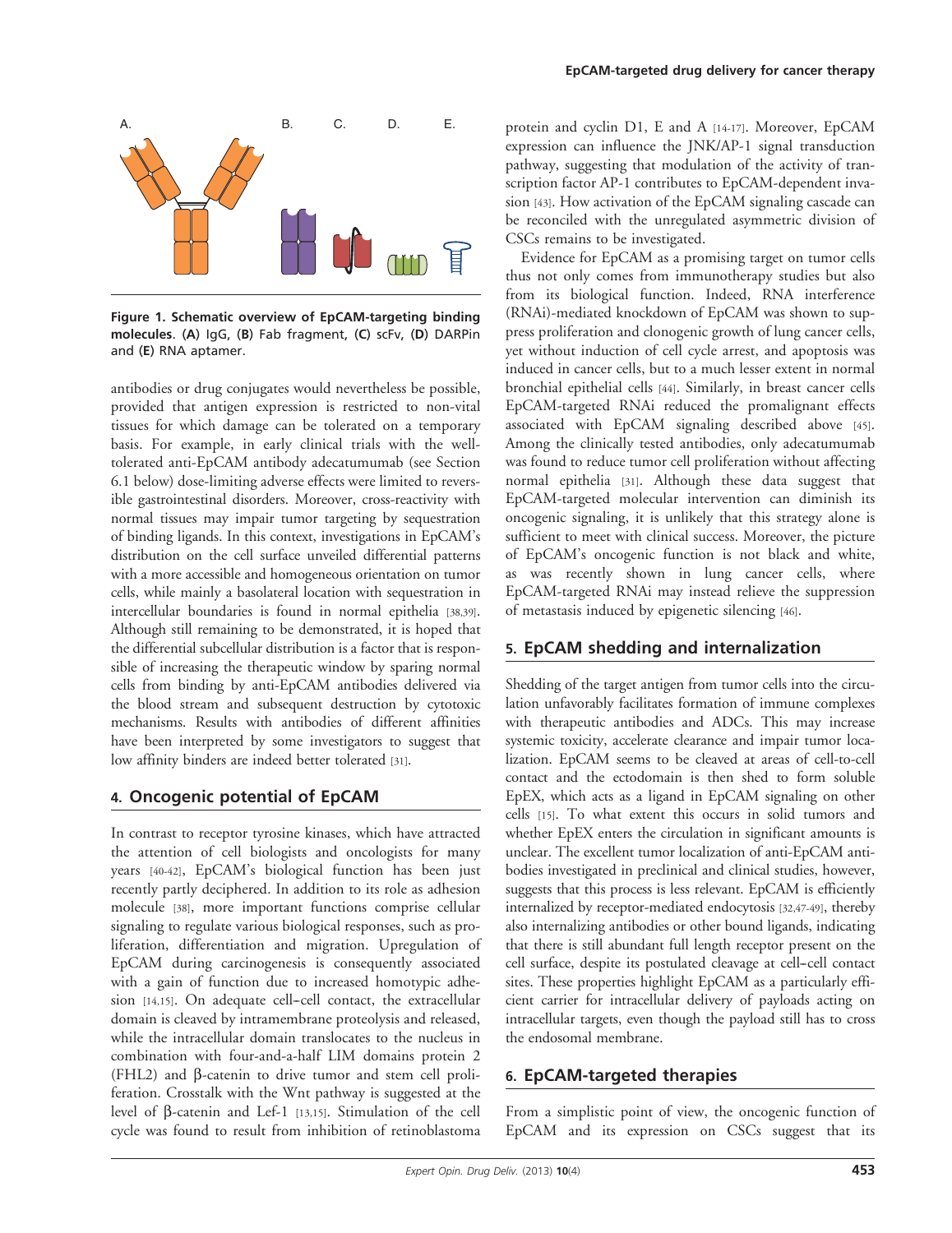

Figure 2. Schematic overview of EpCAM-targeting drug delivery systems and bispecific binding constructs. (A) ADCs, (B) immunocytokines, (C) DARPin-toxin fusion proteins, (D) DARPin-protamine fusion proteins (E) scFv-enzyme fusion proteins for ADEPT, (F) scFv--sTRAIL, (G) scFv--toxin fusion protein, (H) scFv-coated nanocarriers, (I) bispecific hybrid IgG for CD3 targeting and (J) bispecific scFv for CD3 or adenovirus (re)targeting.

overexpression in tumors might be a marker of poor prognosis. Indeed, this hypothesis of bad news brought by EpCAM overexpression is supported by several findings [50-52]. On the other hand, there are opposite reports, for example, in patients with renal cell carcinoma and in patients with pancreatic cancer receiving curative resection, that EpCAM was found to be an independent predictor of improved survival [53,54]. The latter study, however, used an experimentally generated cell model by transfection-induced EpCAM overexpression without further demonstrating oncogenic signaling. Moreover, the prognostic value in this study was limited to patients without lymph node involvement and additional markers of 'stemness' were not examined, such as CD133, CD44 and CXCR4, which are also expressed on metastatic pancreatic cancer cells [55]. In summary, there is

convincing evidence that destruction of EpCAM-positive tumor cells has therapeutic benefit, provided that side effects on normal epithelia are tolerated.

The identification of EpCAM on CSCs and circulating tumor cells led to an enthusiasm for selectively targeting these highly tumorigenic, metastatic and often drug-resistant cell populations. In contrast to receptor tyrosine kinases, such as members of the EGFR family, where antibodies inhibit proproliferative signaling by blocking receptor dimerization and ligand binding, antibodies binding to EpCAM on tumor cells have not demonstrated significant growth inhibition, with the possible exception of adecatumumab. Since in general interference with EpCAM signaling is not sufficiently efficacious, efforts have been directed toward recruiting immune effector functions via the antibody Fc part and by generating ADCs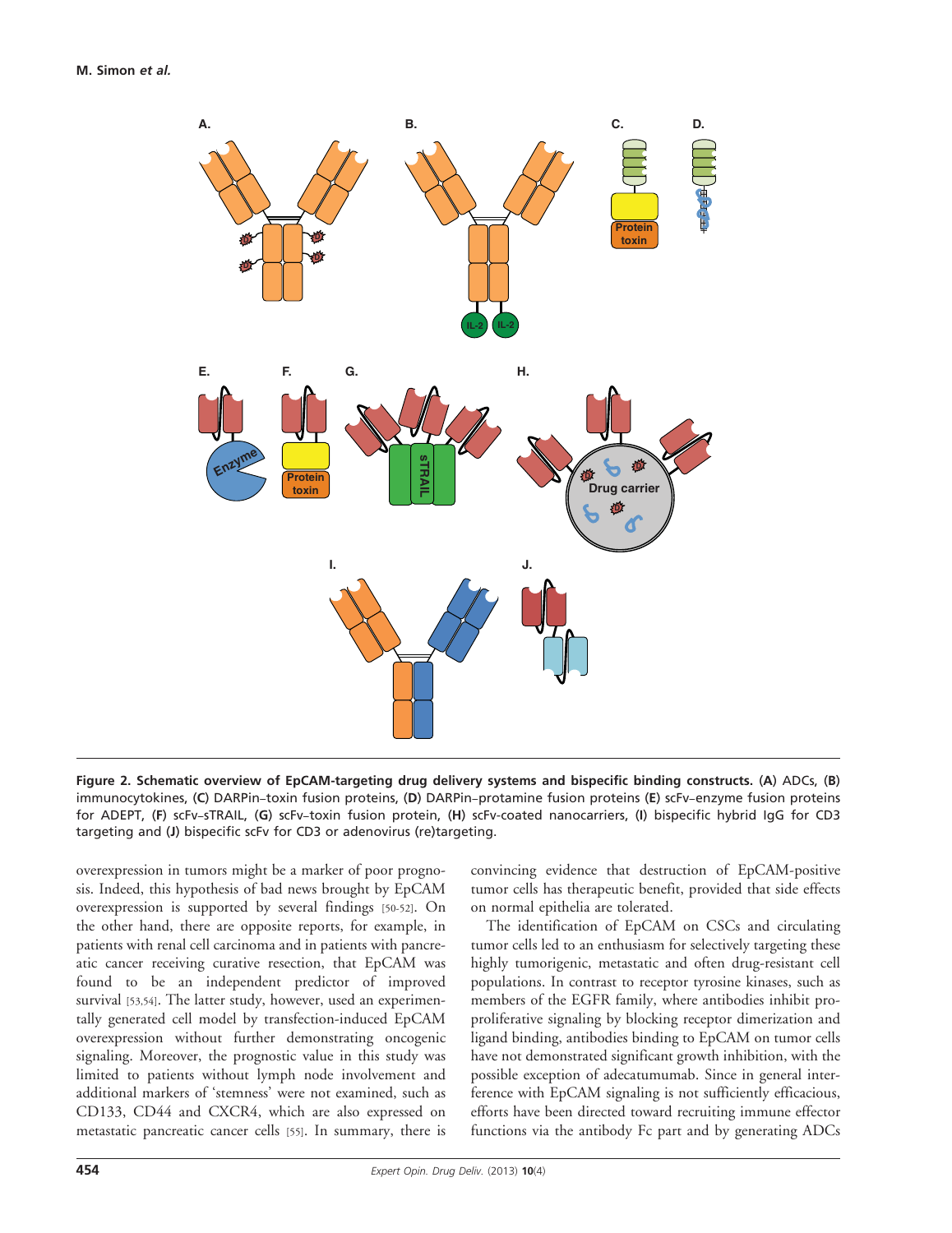| <b>Generic name</b>   | <b>Binder</b><br>format | <b>Effector moiety</b>            | Type of<br>linkage   | Stage of<br>development | <b>Described</b><br>in section | Refs.      |
|-----------------------|-------------------------|-----------------------------------|----------------------|-------------------------|--------------------------------|------------|
| MOC31-ETA             | lgG                     | Truncated Pseudomonas exotoxin A  | Chemical             | Preclinical             | 6.3.3                          | [117]      |
| 4D5MOCB-ETA, VB4-845  | scFv                    | Truncated Pseudomonas exotoxin A  | Fusion               | Phase II/III            | 6.3.3                          | [76, 119]  |
| Ec4-ETA"              | <b>DARPin</b>           | Truncated Pseudomonas exotoxin A  | Fusion               | Preclinical             | 6.3.3                          | $[122]$    |
| $VB6-845-CH$          | scFv                    | T-cell epitope-depleted bouganin  | Fusion               | Phase I                 | 6.1.2<br>6.3.3                 | [75, 120]  |
| scFvC54:sTRAIL        | scFv                    | Human soluble TRAIL               | Fusion               | Preclinical             | 6.3.3                          | [123, 124] |
| Adecatumumab          | lgG                     | Fc optimized                      |                      | Phase II                | 6.1.1                          | $[30]$     |
| Catumaxomab           | IgG                     | Anti-CD3, Fc optimized            | Mouse-rat<br>hybrid  | EU approved             | 6.1.3                          | $[81]$     |
| MT110                 | Tandem scFv             | Anti-CD3                          | Fusion               | Phase I                 | 6.1.3                          | [82]       |
| MOC31-Dox             | IgG                     | Doxorubicin                       | Chemical             | Preclinical             | 6.3.1                          | $[98]$     |
| B38.1-DM1             | lgG                     | Maytansinoid DM1                  | Chemical             | Preclinical             | 6.3.1                          | [105]      |
| chiHEA125             | IgG                     | $\alpha$ -Amanitin                | Chemical             | Preclinical             | 6.3.1                          | $[106]$    |
| 323/A3-mGUS           | IgG                     | β-Glucuronidase                   | chemical             | preclinical             | 6.3.2                          | [108]      |
| C <sub>28</sub> -GUSh | scFv                    | <b>B-Glucuronidase</b>            | Fusion               | Preclinical             | 6.3.2                          | [109]      |
| $C28-SCE2$            | scFv                    | Carboxylesterase                  | Fusion               | Preclinical             | 6.3.2                          | [110]      |
| Onc-SS-HSA-4D5MOCB    | scFv                    | Onconase, serum albumin           | Fusion               | Preclinical             | 6.3.4                          | $[78]$     |
| $KS$ -IL2             | IgG                     | Interleukin 2                     | Fusion               | Phase I                 | 6.3.5                          | [135, 136] |
| SIL-Dox               | scFv                    | Immunoliposomal doxorubicin       | Chemical             | Preclinical             | 6.3.6                          | $[74]$     |
| $C9-P$                | <b>DARPin</b>           | Protamine-anti bcl-2/bcl-xL siRNA | Fusion               | Preclinical             | 6.3.6                          | $[143]$    |
| Ep-DT3                | Aptamer                 | Fluorophore                       |                      | Cellular studies        | 6.2.2                          | $[47]$     |
| Ad-FZ33               | lgG                     | Adenovirus carrying the UPRT gene | Protein A<br>adapter | Preclinical             | 6.3.7                          | [146]      |

Table 1. Summary of selected anti-EpCAM binders and drug conjugates.



Figure 3. Schematic overview of selected EpCAM-targeting strategies in cancer therapy discussed in this review. EpCAMspecific binding molecules can be payloaded with various effector functions for tumor targeting; some of the constructs shown in Figure 2 are presented as examples. They include immunocytokines and bispecific antibodies for immune cell activation, TRAIL--scFv fusion proteins for apoptosis induction in neighboring tumor cells, ADEPT and a variety of constructs which act on intracellular targets and require internalization by receptor-mediated endocytosis.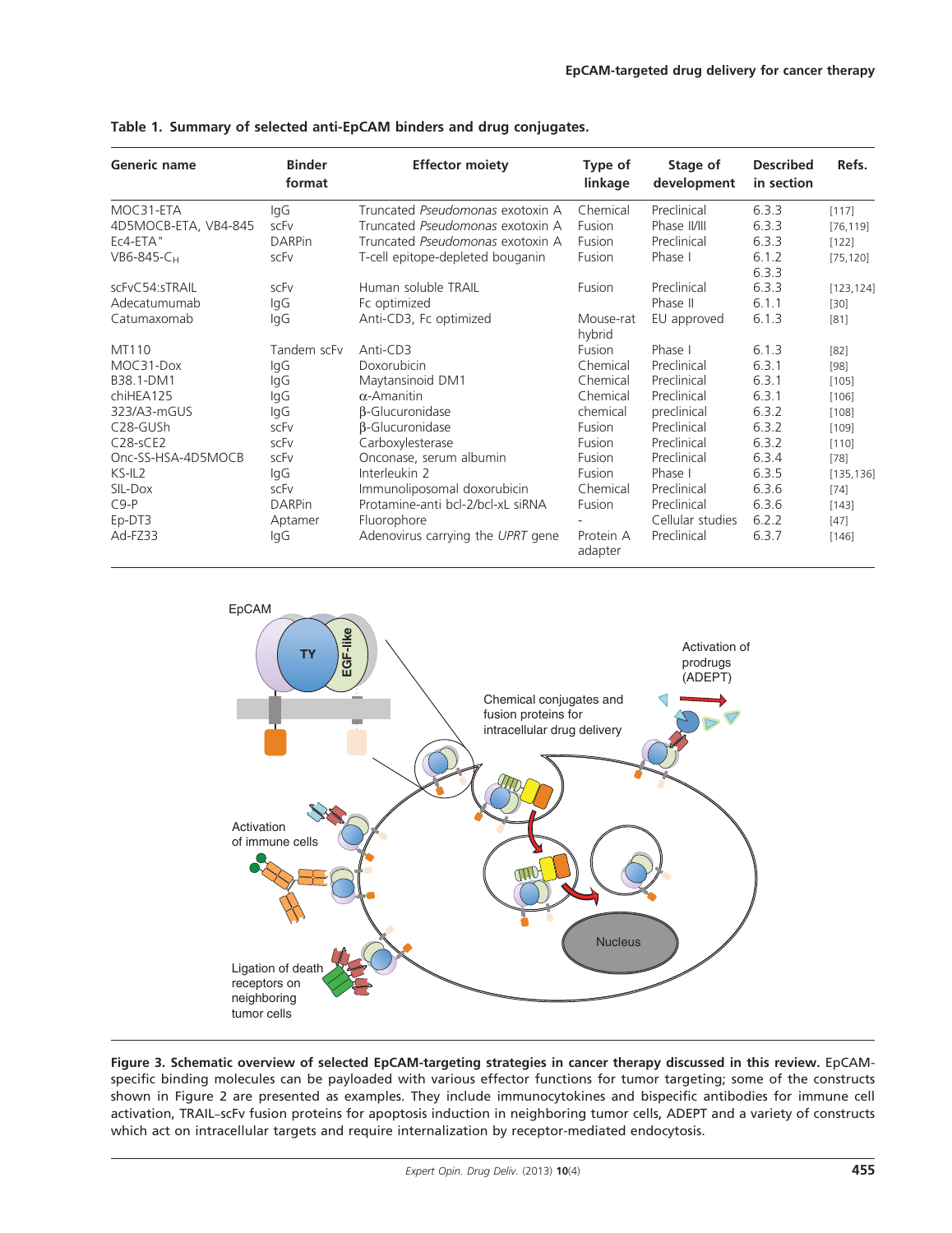and drug conjugates made with alternative binding molecules. The various formats of EpCAM binders and their drug conjugates are depicted in Figures 1 and <sup>2</sup>.

#### 6.1 EpCAM-targeted antibodies

Recent advances in protein design and engineering provided versatile platforms for the generation of functionally improved antibodies, from conventional murine to chimeric, humanized and fully human IgGs, and with different affinities [5]. Promising and not mutually exclusive strategies to enhance the antitumor activity include the payloading of antibodies with anticancer agents and Fc optimization to recruit accessory immune functions. Isotype selection is crucial for this, as only the IgG1 format is fully capable of activating antibodydependent cellular cytotoxicity (ADCC), antibody-dependent cellular phagocytosis (ADCP) and complement-dependent cytotoxicity (CDC) [1,2].

Reviewing the considerable quantity of preclinical and clinical studies with EpCAM-targeted monoclonal antibodies and bispecific antibody formats recruiting immune effector cells is beyond the scope of this article and discussed elsewhere [31,56,57]. Nevertheless, several important milestones with anti-EpCAM monoclonal antibodies should not be ignored here as they have also provided valuable information for the design and clinical development of ADCs.

#### 6.1.1 Monoclonal antibodies

The monoclonal antibody edrecolomab (Mab 17-1A, Panorex-) is a chimeric hybridoma-derived murine IgG2a, the mouse equivalent of human IgG1, which binds EpCAM with low affinity [58,59]. It is thought to destroy tumor cells by activating ADCC/ADCP and possibly also by CDC and a host anti-idiotypic antibody response [60]. Edrecolomab was approved in Germany in 1995 as a well-tolerated adjuvant treatment for advanced colorectal cancer [61,62]. The initial approval, however, was finally withdrawn in 2000, because it failed to confirm any advantage over chemotherapy in a subsequent larger study [63,64]. Likely reasons for this failure were low affinity, insufficient activation of ADCC/ ADCP, neutralization by human anti-mouse antibodies (HAMA) and a short half-life [65].

Thereafter, IgGs with lower immunogenicity, longer halflife, higher affinity and improved ADCC/ADCP recruiting capacity were engineered which all share the Fc $\gamma$ 1 portion. As shown in clinical Phase I studies with the humanized 3622W94 [66] and ING-1 antibodies [67], however, engineering for high affinity and efficacy, unfortunately, came with the price of a low maximum tolerated dose (MTD) of only 1 mg/kg, with acute pancreatitis as dose-limiting toxicity [31]. This disappointing outcome with high affinity antibodies suggests binding to normal vital tissues and challenges the optimistic hypothesis of limited accessibility of EpCAM on normal cells described above.

Much better tolerated is adecatumumab, a fully human IgG of intermediate affinity, which is currently under clinical

investigation in patients with prostate [68] or breast cancer, where it is showing particularly promising results in patients with high levels of EpCAM and in combination with taxotere [69,70]. Interestingly, epitope mapping by flow cytometry and expression of human and chimeric EpCAM from other species unveiled that, in contrast to most other antibodies recognizing an N-terminal sequence of EpCAM encoded by exon 2 [29], adecatumumab binds to an exon 5-encoded sequence. If this epitope is engaged in homotypic EpCAM adhesion and signaling, this might explain the ADCC/ADCP- and CDC-independent antitumor effect of adecatumumab [31].

#### 6.1.2 Antibody fragments

Antibody fragments, particularly small recombinant scFv fragments, have also been used for EpCAM targeting (Figure 1). Since they lack an Fc portion, they must be payloaded for tumor therapy and are therefore discussed under drug conjugates below. Due to their convenient production and expression in E. coli and many opportunities for further engineering, recombinant antibody scFv fragments may be better suited for assembling drug delivery systems in which the Fc part is dispensable.

The first anti-EpCAM scFv was generated by phage display cloning from the MOC31 hybridoma first described elsewhere [71]. However, despite EpCAM-specific binding to tumor cells in vitro, this mouse-derived scFv was too unstable *in vivo* and thus failed to target tumor xenografts in mice [72]. Based on an analysis of the structural basis of the stability problems of the murine scFv, a secondgeneration scFv was engineered by grafting the hypervariable loops of MOC31 onto the humanized stable framework of the Her-2 binder 4D5, followed by structure-guided replacement of several amino acids [72], thereby also humanizing it as a side effect. The resulting scFv 4D5MOCB showed high thermal stability, good folding and favorable EpCAMtargeting properties in vivo. It was subsequently used for tumor targeting in various drug delivery systems [73-78] (see Section 6.3 below).

#### 6.1.3 Bispecific antibodies

Catumaxomab (Removab<sup>®</sup>) is a mouse-rat hybrid anti-EpCAM  $\times$  anti-CD3 bispecific mAb, which -- since it still contains an Fc part - has been termed 'trifunctional'. It, thus, should engage T cells and FcR-positive accessory cells to contact EpCAM-positive tumor cells [79,80]. In 2009, catumaxomab received European market approval for the treatment of malignant ascites in patients with EpCAM-positive carcinomas and intraperitoneal spread by intraperitoneal infusion. Not unexpectedly, in a Phase II pharmacokinetic study, all patients developed antibodies against the hybrid protein before the last infusion [81]. Tandem scFv constructs (bispecific T-cell engaging antibodies) have also been generated with anti-EpCAM/anti-CD3 specificity. In a recent preclinical study, the bispecific binder MT110 [82] was capable of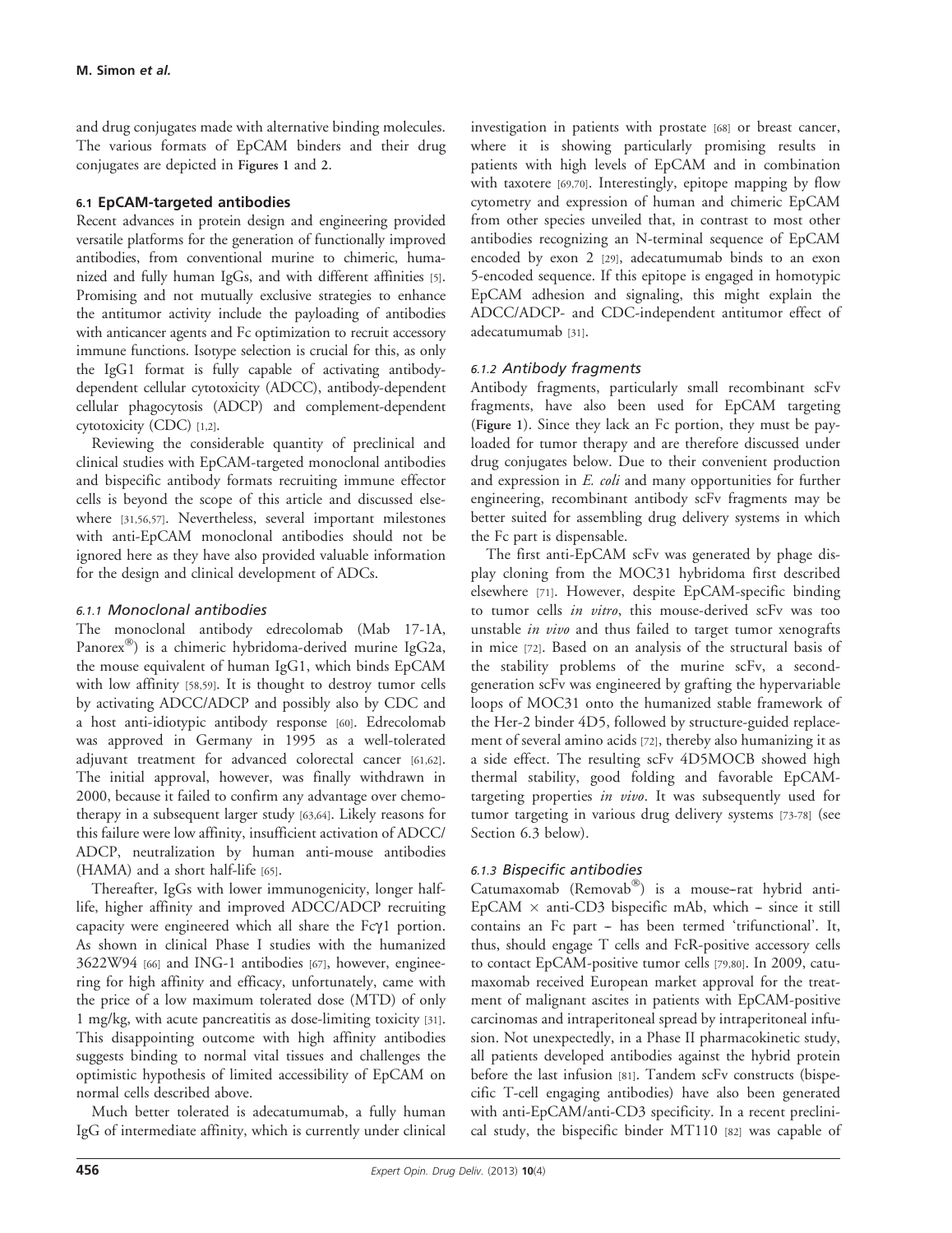eliminating stem cells from primary pancreatic tumors and established cell lines [83].

# 6.2 Alternative non-IgG scaffolds for

# EpCAM-targeting

For delivering a biologically active payload, the binding unit must not necessarily be derived from an antibody. Instead, by choosing scaffolds with very good biophysical properties, such new targeting proteins can expand the range of applications of the resulting construct. The new targeting proteins also need to distinguish themselves by showing much less aggregation than many antibody constructs. This is especially relevant for fusion proteins and multimeric constructs. For the chemical coupling to toxins or nanoparticles, it is advantageous to make use of an engineered unique cysteine, and thus the protein should not contain other cysteine residues. If such proteins express well in bacteria, not only can new prototypes be developed very rapidly but also the costs of the final product remain manageable.

#### 6.2.1 Designed ankyrin repeat proteins

By extracting sequence and structural information from natural ankyrin repeats, consensus amino acid sequence motifs encoding repeat modules were designed, comprising fixed and variable positions [84]. The variable positions mainly reflect non-conserved surface-exposed residues on the concave site which can be engaged in interactions with the target, as known from crystal structures of natural ankyrin complexes. Using such a designed repeat module with randomized surface residues, proteins can be built by stacking several modules together to form one contiguous protein domain, in one chain. Such designed ankyrin repeat protein (DARPin) molecules show high solubility and thermodynamic stability, and can be expressed in soluble form in the cytoplasm of E. coli to very high yields [84,85]. DARPins against various targets, including EpCAM, have been isolated from large libraries by ribosome or phage display [32,86]. They have unique properties which make them particularly suitable for tumor targeting. One advantage is the variable format, which can be easily switched from monomeric to oligomeric, resulting in the generation of multispecific binding molecules. Another benefit is the robustness of the DARPin scaffold and other unique features, such as the lack of cysteines. This offers intriguing engineering possibilities for conjugation with different types of effector molecules, such as by site-specific modification at an artificially introduced cysteine or bio-orthogonal conjugation with click chemistry [87,88]. Finally, owing to its ease of manufacture, the large-scale production of therapeutics derived from DARPins is more cost effective.

Using a DARPin library with three randomized repeats (between two capping repeats), anti-EpCAM binders with affinities in the low nanomolar and picomolar range were selected recognizing two distinct EpCAM epitopes. They were expressed in soluble form in the cytoplasm of E. coli at amounts of up to 140 mg/L in shake flasks, which was 100-fold higher than a

previously generated anti-EpCAM scFv antibody [32]. These binders have been used for the generation of EpCAM-targeted drug conjugates as described below.

#### 6.2.2 Aptamers

Aptamers are single-stranded RNA or DNA molecules of about 40 nucleotides in length with unique conformations based on hairpin formation and additional three-dimensional interactions, resulting in target recognition abilities. They are isolated from large libraries containing  $10^{13} - 10^{16}$  random nucleic acid sequences through systematic evolution of ligands by exponential enrichment (SELEX) [7,8]. Aptamers represent another class of binding molecules of small molecular size, high stability and tolerance to chemical and physical modifications. However, their high negative charge presents restrictions to which epitopes on the cell surface and on the target molecule can be targeted, and at least RNA-based aptamers must be chemically modified to prevent enzymatic digestion, precluding enzymatic synthesis and requiring manufacture by total synthesis [89]. For tumor targeting, they can also be directly payloaded with chemotherapeutic agents, therapeutic oligonucleotides or conjugated to drug-loaded nanoparticles [89-91].

An anti-EpCAM RNA aptamer isolated from a random oligonucleotide library and further truncated from 40 to 19 nucleotides was recently tested on a panel of human tumor cell lines of various histotypes in vitro [47]. On binding to EpCAM, the aptamer was well internalized into the cytoplasm despite its high negative charge, probably by clathrin-mediated endocytosis, showing some potential for EpCAM-targeted drug delivery. Due to the small size of the 19-nt RNA with a MW of only 6 kDa, however, rapid renal clearance and consequently low tumor localization must be expected. This is probably addressable by polyethylene glycol conjugation (PEGylation), but the RNA-based molecule would also have to be converted to less digestible analogs for in vivo use.

# 6.3 EpCAM-targeted drug conjugates

A wide range of studies have been performed to investigate whether the therapeutic efficacy of antibodies and alternative binding proteins can be augmented by payloading them with anticancer agents (Figure 2). The various conjugation strategies have been reviewed elsewhere [1,2,92,93]. The ability of such conjugates to discriminate between tumor and normal tissues allows the use of even extraordinarily potent drugs, which cannot otherwise be administered to patients in free form, due to inacceptable toxicity. As a rule, the more specific and efficient the delivery system, the higher the MTD and hence efficacy of the treatment. Since the drug conjugate is exposed to different conditions, from the injection site and the blood stream to its molecular target in the tumor, pharmacological properties and therapeutic efficacy also strongly depend on the stability of the linker. For a clinically useful delivery system, it must be designed to prevent premature release of the drug in the circulation to minimize targeting of normal tissues and support tumor localization.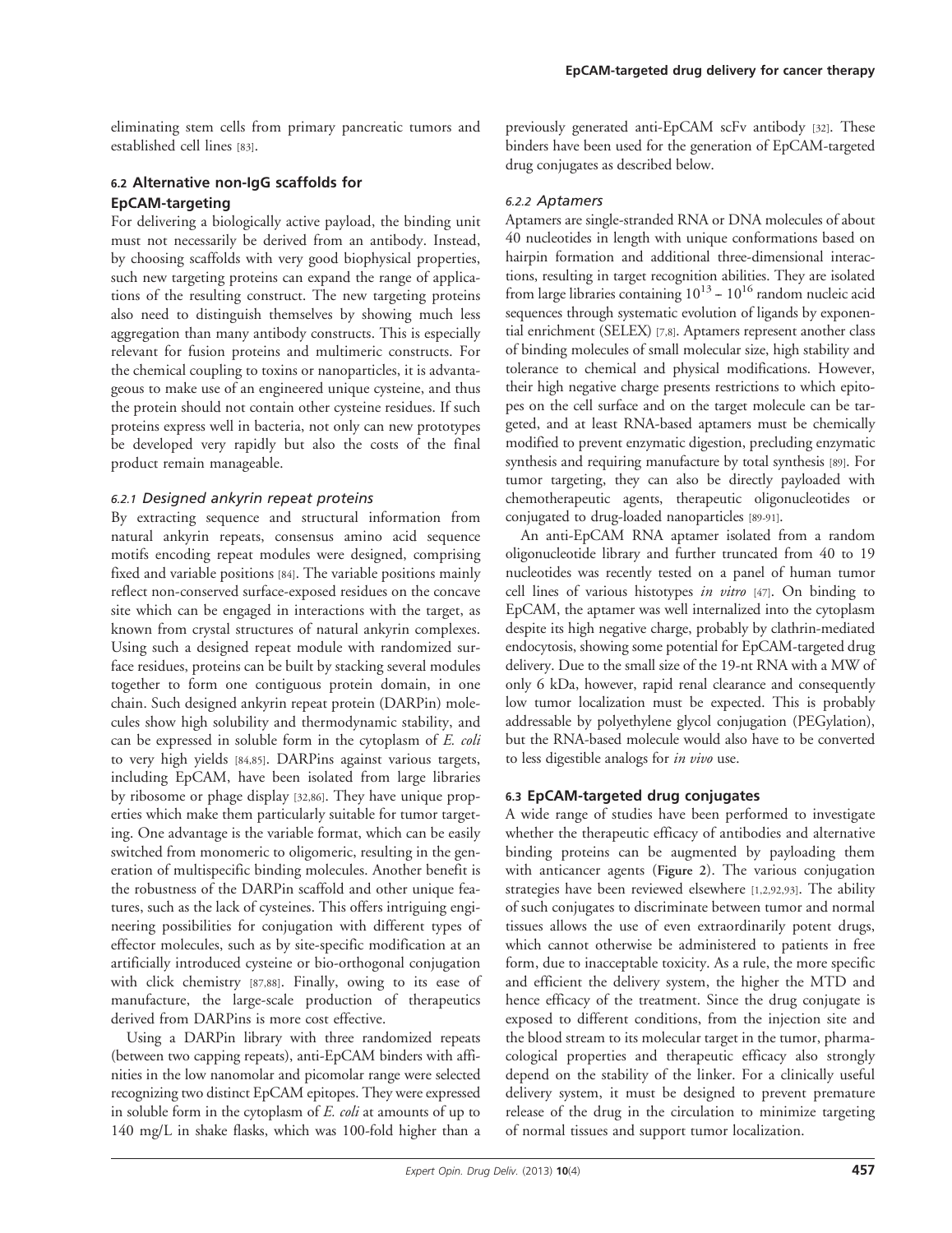On the other hand, many drugs that act in the cytoplasm must first be detached from the protein, either by degradation of the protein [94] or the linker must be cleaved within the endosome [95]. This allows a (hydrophobic) small molecule to pass through the endosomal membrane and, furthermore, the protein would not sterically block its function.

Here we focus on those payloads which have been examined for EpCAM-targeted cancer therapy in the form of chemical conjugates or fusion proteins (Table 1). They include chemotherapeutic agents, toxins of plant, fungal and bacterial origin, an arginine-rich polypeptide for oligonucleotide complexation, immunostimulatory cytokines, RNase, enzymes for antibodydirected enzyme prodrug therapy (ADEPT), the tumor necrosis factor-related apoptosis-inducing ligand (TRAIL), liposomes, nanoparticles and adenoviral vectors (Figure 2). Figure 3 illustrates several strategies which have been employed in EpCAM-targeted cancer therapy. The properties and perspectives of these various conjugates are discussed in the following sections. Radioimmunoconjugates, on the other hand, are not a subject of this review, as there was only one reported Fab fragment conjugated to <sup>186</sup>Re (NR-LU-10, NeoRx/Poniard Pharmaceuticals Inc.), which was tested in a clinical Phase I trial in 1998 but was not further mentioned thereafter.

#### 6.3.1 Chemically linked ADCs

In early studies methotrexate was covalently conjugated to the anti-EpCAM murine antibody KS1/4 using a heterobifunctional linker to achieve an antibody-to-drug ratio of 1:50. The conjugate was investigated in a clinical Phase I study in patients with advanced non-small-cell lung cancer [96,97]. Almost all patients developed a HAMA immune response and showed signs of considerable toxicity, whereas the clinical response was poor. Based on current knowledge, this failure was likely due to the low drug potency and inefficient drug release by the linker, inhomogeneity and poor quality of the ADC as a result of random chemical modification, short half-life of the antibody and neutralization by HAMA.

Subsequently, a better designed acid-cleavable hydrazone linker was used to attach doxorubicin to the murine antibody MOC31. A conjugation ratio of seven doxorubicin molecules per IgG was achieved and the linker enabled drug release under mildly acidic conditions [98]. Although promising results were shown in preclinical tumor models, the work was discontinued because at the same time a very similar ADC (BR96-doxorubicin) targeting the Lewis-Y antigen failed to show clinical efficacy, despite good antitumor effects in preclinical models [99]. Possibilities to overcome this limited efficacy would be the delivery of larger amounts of cytotoxic payload, for example, in the form of immunoliposomes (see below) or the use of new drug generations which are at least two orders of magnitude more potent [95,100].

Maytansinoids represent a new generation of spindle inhibitors, interfering with spindle assembly by binding to tubulin at or near the vinblastine binding site and with potencies up to two to three orders of magnitude higher than standard chemotherapeutic agents [101]. Recently, a synthetic derivate of maytansine (emtansine) was linked to the humanized anti-Her-2 binder trastuzumab. The conjugate T-DM1 showed substantial antitumor activity in clinical trials in patients with Her-2-positive trastuzumab-refractory breast cancer [102,103] and is close to FDA approval [104]. For EpCAM-targeting, the maytansinoid DM1 was conjugated to the murine antibody B38.1 using a maleimide-based hydrophilic  $PEG<sub>4</sub>$  linker [105]. On internalization, the ADC was processed to a hydrophilic cytotoxic PEG metabolite, which, in contrast to the hydrophobic metabolites released from a conjugate prepared with a non-polar SMCC linker, could overcome drug resistance in MDR1-expressing cells. Thus, it appears that the polar metabolite cannot be transported out of the cell. The advantage of the hydrophilic linker was also shown in tumor xenograft models in mice by the higher antitumor activity of the respective ADC.

Another strategy to generate ADCs with high potency is the use of cytotoxic peptides. Recently, the chimeric antibody chiHEA125 was conjugated with  $\alpha$ -amanitin, a potent cyclic octapeptide derived from basidiomycetes mushrooms which binds to eukaryotic RNA-polymerase II and inhibits DNA transcription resulting in apoptosis [106,107]. The  $\alpha$ -amanitin peptide was conjugated to the antibody via a proteasecleavable glutarate linker, expected to release the toxic peptide inside the cell on contact with esterases or proteases. The drug:IgG ratio varied from 4:1 to 8:1 and the ADC inhibited tumor cell proliferation with a cell line-dependent therapeutic index of up to five orders of magnitude, as calculated in comparison to a non-targeted ADC and free  $\alpha$ -amanitin. A single intraperitoneal injection of the conjugate in mice inhibited the growth of pancreatic tumor xenografts which could be completely eradicated by a repeated administration [106]. However, more analytical data, additional in vivo efficacy experiments in other tumor models and pharmacological examinations are warranted to assess the true therapeutic potential of this conjugate.

#### 6.3.2 Antibody-directed enzyme prodrug therapy

In ADEPT, an antibody is used to target an enzyme to tumors, which then catalytically generates a cytotoxic drug from a separately administered prodrug [4]. To generate an enzyme immunoconjugate for EpCAM-targeted ADEPT, the murine anti-EpCAM antibody 323/A3 was chemically linked via a stable thioether bond to  $\beta$ -glucuronidase. Using a glucuronylated prodrug of doxorubicin (DOX-GA3) as substrate, where glucuronylation reduces its toxicity, significant growth inhibition of ovarian cancer xenografts in mice was observed at a 60-fold higher MTD compared to native doxorubicin [108]. In a subsequent study, the human antibody scFv C28 was genetically fused to  $\beta$ -glucuronidase via a flexible  $(Gly<sub>4</sub>Ser)<sub>2</sub>$  linker to generate a human enzyme immunoconjugate converting DOX-GA3 to fully active doxorubicin [109]. Similarly, other constructs with the C28 scFv were then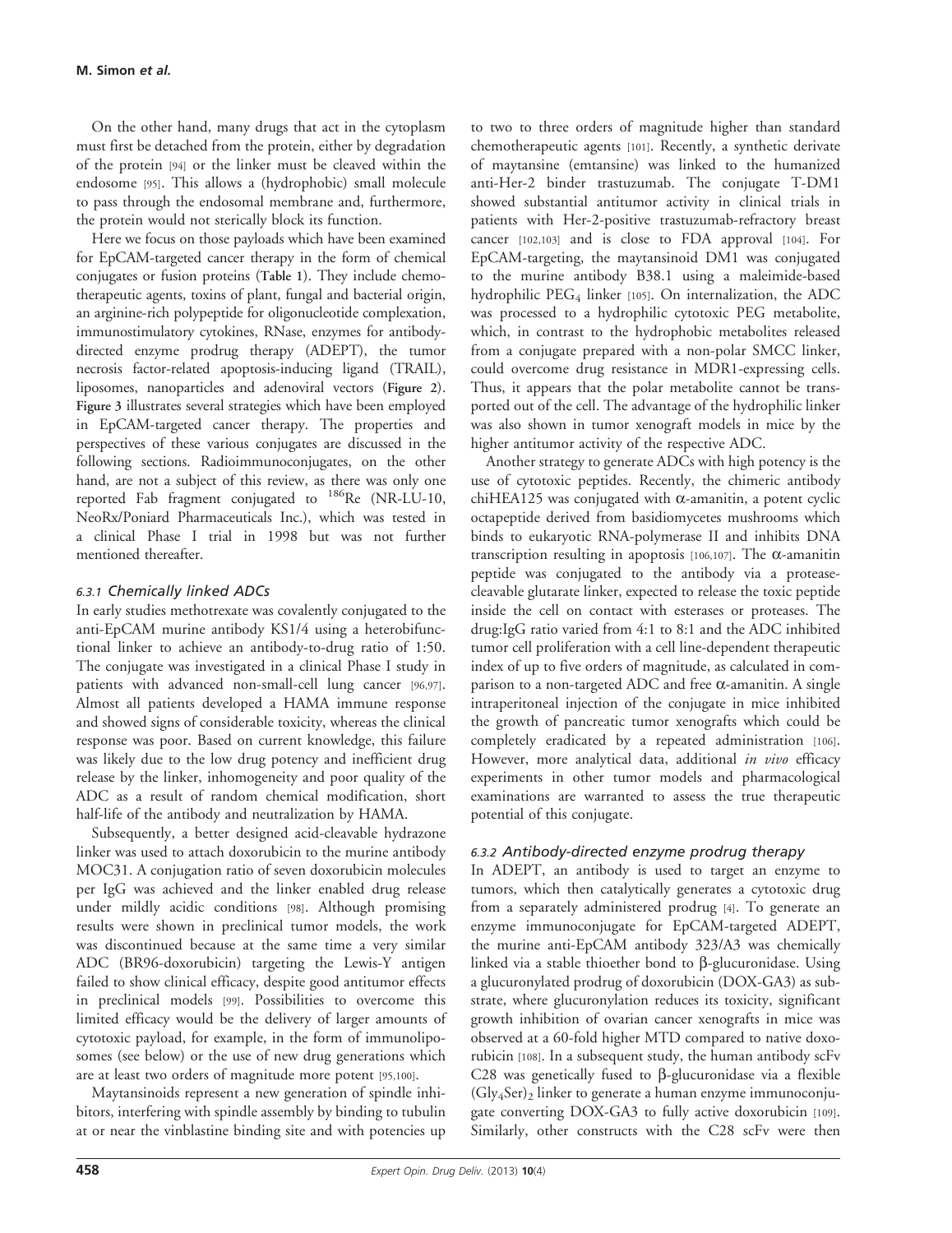prepared later on, for example, a fusion protein with carboxylesterase-2 for conversion of the prodrug irinotecan (CPT-11) to its active form SN-38 [110], and an engineered EpCAM-binding adenoviral vector for gene-directed enzyme prodrug therapy [111]. All constructs converted CPT-11 to its active form and displayed antiproliferative effects on EpCAM-positive tumor cells in vitro. Despite these results, follow-up studies were not reported. While ADEPT is conceptually elegant, several challenges remain: many prodrugs only partially diminish systemic toxicity, the antibody-enzyme conjugate (like any targeting agent) only partially localizes to the tumor, the turnover rates for the artificial substrates (the prodrugs) are often not very high for the given enzyme, and all non-human enzymes are highly immunogenic.

#### 6.3.3 Chemical immunotoxins and fusion toxins

Protein toxins constitute another class of cytotoxic agents which have been conjugated or fused to antibodies for cancer therapy. The most frequently used are diphtheria toxin (DT) and Pseudomonas aeruginosa exotoxin A (termed PE or ETA) that exert their destructive effect inside the cell by shutting down protein synthesis. A significant downside of bacterial toxins, however, is their high immunogenicity in humans. Attempts to reduce the formation of neutralizing antibodies by surface-masking with PEG or deletion of putative T-cell and B-cell epitopes have met with limited success [112-114]. PE/ETA immunotoxins have been used in numerous preclinical and clinical studies and are reviewed elsewhere [114,115]. A major feature of this toxin is the intrinsic ability of domain II to release and translocate the enzymatically active domain III into the cytosol, and the modularity of the protein, allowing the easy exchange of the targeting unit.

In early studies, full length PE/ETA and a truncated form lacking the cell-binding domain I ( $ETA_{252 - 613}$ ) were conjugated to the anti-EpCAM antibody MOC31 via a stable thioether linkage [116,117]. In both toxin constructs, the native ER retention sequence at the C terminus was replaced by a KDEL motif for enhanced activity in mammalian cells. Selective cytotoxic effects were reported using various carcinoma cell lines in vitro, including drug-resistant variants. In tumor xenograft models in vivo, full length MOC31-PE prevented the development of metastases from a breast cancer cell line and MOC31-ETA<sub>252</sub> -  $613$  demonstrated strong antitumor effects on small xenografts, whereas its effect on the growth of larger tumors was limited. This was explained with the relatively large size of the immunotoxin  $(> 190 \text{ kDa})$ , which likely could not sufficiently penetrate the tumor tissue [117]. Supporting evidence for this comes from a recent study where it was shown that on intravenous injection in mice bearing established HT29 tumor xenografts, the anti-EpCAM antibody MOC31 bound only to tumor cells in the vicinity of perfused blood vessels [118]. The authors found that the tumor blood vessels were largely immature and more prone for fluid flux out into the interstitial space. This consequently resulted in increased interstitial fluid pressure, which

likely impeded intratumoral diffusion and distribution of the antibody. Later studies therefore focused on fully recombinant fusion toxins made with smaller anti-EpCAM scFv antibody fragments or DARPins as binding moiety to maintain a lower molecular weight (see below).

To generate a second-generation anti-EpCAM immunotoxin, the humanized scFv 4D5MOCB [72] was at its C terminus fused to truncated PE/ETA (ETA<sub>252 -- 608</sub>) [76]. Owing to its higher stability and improved tumor penetration, the fusion toxin 4D5MOCB-ETA<sub>252</sub> -  $_{608}$  demonstrated strong antitumor activity in tumor xenograft models in mice on systemic administration. It was later licensed by Viventia Biotechnologies Inc. under the name VB4-845, and a codon-optimized variant was generated which yielded  $\sim$  300 mg/L pure protein in bacterial cultures by fermentation [119]. Under the name Proxinium<sup>™</sup> it has been investigated in clinical Phase II/III trials with intratumoral injection in patients with EpCAMpositive squamous cell carcinoma of the head and neck, and in a different formulation under the name Vicinium $\mathbb{I}^m$  in patients with noninvasive urothelial carcinoma, where it is administered through the urethra (www.viventia.com).

The anti-EpCAM scFv 4D5MOCB [72] was also used as a basis to generate a Fab fragment for fusion to a T-cell epitope-depleted variant of the type I ribosome inactivating enzyme bouganin (debouganin) [120]. The immunotoxin VB6-845-C<sub>H</sub> killed EpCAM-positive tumor cells at concentrations in the nanomolar range, which is, however, almost three orders of magnitude less potent than VB4-845, and also displayed antitumor effects on tumor xenografts in mice. Further safety studies in rats and monkeys revealed the reduced immunogenicity of debouganin and its good tolerability, which prompted initiation of an exploratory Phase I trial in patients with EpCAM-positive tumors [75].

The next step to obtain further improved third-generation fusion toxins for EpCAM-targeting was the use of DARPins as highly stable binding scaffolds to overcome the inherent practical limitations of antibody fragments in such fusion proteins. These limitations mostly includes poor expression yield and high aggregation tendency of the scFv--toxin fusions [72,121]. DARPins with affinities in the subnanomolar range were fused to  $ETA_{252}$  -  $_{608}$  (denoted as  $ETA"$ ) and the fusion toxin was expressed in soluble form at high yields up to 40 mg/L E. coli culture in shake flasks [32,122]. It could be shown that the disulfide bonds within the toxin spontaneously formed almost quantitatively. Most other fusion toxins with antibody scFv fragments must be expressed in inclusion bodies and then refolded to achieve reasonable high yields.

Despite the relatively short circulation half-life of the fusion protein of only 11 min, strong antitumor effects were observed in preclinical tumor models in vitro and in vivo. The flexibility and modularity of the DARPin platform, which, for example, allows further regiospecific functionalization by bio-orthogonal conjugation [87], permit engineering for longer serum half-life of the fusion toxins and to design prodrug versions thereof.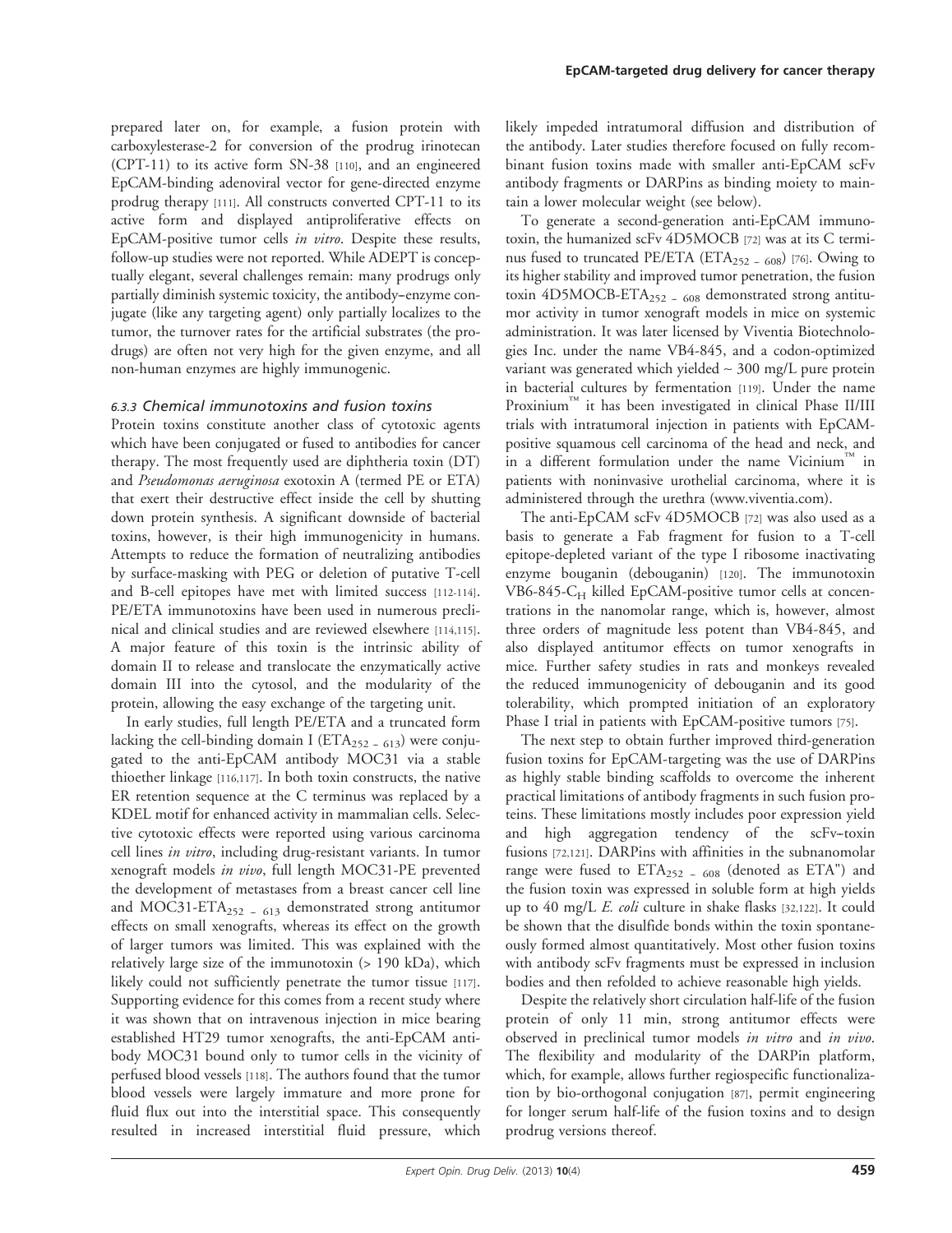Another type of fusion protein for specific tumor cell killing was generated by linking TRAIL to the human anti-EpCAM scFv C54 [123,124]. TRAIL is a type II transmembrane protein expressed on immune effector cells. It triggers apoptosis in target cells by engagement of the TRAIL receptor, a member of the TNF receptor family, which recruits the intracellular Fas-associated death domain and activates the caspase cascade. Soluble TRAIL (sTRAIL) released from the cell membrane of effector cells does not induce apoptosis because crosslinking of the receptor is required. The scFv54:sTRAIL fusion protein binds to EpCAM on tumor cells and is thought to mimic the membrane-bound form by its deposition on the cell surface. The construct showed a bystander effect on EpCAM-negative tumor cells, did not induce hepatotoxicity and its fully human nature minimized immunogenicity [125,126]. On the other hand, the sensitivity of solid tumors to TRAIL is often low [127] and premature binding to blood cells cells upon intravenous administration may impede tumor targeting and lead to dose-limiting toxicity.

#### 6.3.4 Fusion proteins with onconase

Onconase is a cytotoxic ribonuclease derived from oocytes of the northern leopard frog (Rana pipiens) [128]. It is closely related to human RNase A but has a distribution of positive surface charges allowing it to interact with anionic glycans [129], and it is not a target of the potent cytosolic ribonuclease inhibitor protein [130]. It inhibits protein synthesis in glioma cells with an  $IC_{50}$  in the mid-micromolar range [131]. Onconase is endocytosed after adsorption to cells - without cell-type specificity -- and escapes, at least to some extend, into the cytoplasm to achieve RNA degradation [132]. In free form, onconase failed to demonstrate efficacy in a clinical Phase III trial, probably, among other reasons, due to its small size of 12 kDa and thus rapid renal clearance [133]. To increase specific uptake by tumor cells, it was therefore conjugated to a fusion protein consisting of the anti-EpCAM scFv 4D5MOCB [72] and human serum albumin, both proteins being made by artificial genes, by gene fusion or using a cleavable disulfide linker [78]. On EpCAM binding on HT29 colon cancer cells and rapid internalization, only the cleavable linker enabled sufficient endosomal escape and cytoplasmic translocation of the RNase to achieve significant cell killing. Despite the known stability problems of sterically nonhindered disulfides in the circulation, this conjugate displayed a measurable but marginal growth inhibitory effect on very small (< 20 mm<sup>3</sup>) HT29 xenografts in mice. Besides other inconsistencies in the experimental part of the study it remains unclear why human serum albumin and not the mouse homolog was used for testing the conjugates in a mouse model, as this difference may significantly affect pharmacology and efficacy [134].

#### 6.3.5 Immunocytokines

Immunocytokines act as modulators for enhancing tumorspecific cellular immune responses against tumor cells and are intended to be used to overcome the immunosuppressive conditions often found in patients with advanced malignancies and after cytotoxic therapy. As a potent activator of NK cells, interleukin-2 (IL-2) was extensively investigated for cancer therapy by systemic administration, but mainly with disappointing results, due to dose-limiting adverse effects and lack of efficacy [2]. To avoid side effects associated with high-dose IL-2 and to specifically stimulate the immune response at the tumor site and improve ADCC of Fc-optimized IgGs, IL-2 can be conjugated to antibodies to generate immunocytokines. In one study, IL-2 was fused to the humanized anti-EpCAM antibody huKS and evaluated ex vivo on ovarian carcinoma cells [135]. The presence of KS-IL2 in tumor cell cultures activated co-cultured effector cells isolated from patients and facilitated tumor cell lysis. A subsequent clinical Phase I trial in patients with androgen-independent prostate cancer demonstrated good tolerability at biologically active doses [136], and later preclinical investigations focused on combination treatment with radiofrequency ablation [137].

#### 6.3.6 Immunoliposomes and nanoparticles

Antibodies have also been widely used for conjugation to liposomes and nanoparticles which can be loaded with high amounts of anticancer agents and have shown increased therapeutic indices, compared to the anti-cancer drugs themselves due to improved tumor targeting and controlled drug release [138]. On the other hand, safety issues, which have satisfactorily been clarified only for liposomal carriers and some biodegradable nanomaterials, and low cost-effectiveness resulting from laborious manufacturing have impeded their broader clinical application to date.

To generate immunoliposomes, the anti-EpCAM scFv 4D5MOCB [72] was directly linked to the PEG coat of liposomes loaded with the chemotherapeutic agent doxorubicin using thiol chemistry [73]. In mice bearing HT29 colon cancer xenografts, the sterically stabilized liposomes demonstrated favorable pharmacokinetic properties with a serum half-life of 11 h and high tumor localization (13% injected dose/g tissue). Growth of the tumor xenografts was delayed by almost 40 days with a 7.5 mg/kg dose. Interestingly, nontargeted control liposomes also displayed significant tumor localization and improved efficacy compared to free doxorubicin, which was likely due to passive targeting by the enhanced permeability and retention (EPR) effect [139]. Moreover, the EPR effect also resulted in almost equal antitumor activity compared to targeted liposomes, but only if the highest drug dose close to the MTD was used [73]. For molecules in the size range of liposomes, it was predicted that antigen targeting will not significantly increase tumor uptake relative to untargeted molecules [140]. Thus, targeting itself may be limited to facilitating cell-specific uptake by binding of the scFv to EpCAM, while the actual body distribution is dominated by the EPR effect [138,139].

Cationic sterically stabilized (PEGylated) liposomes surface-modified with 4D5MOCB [72] were also used for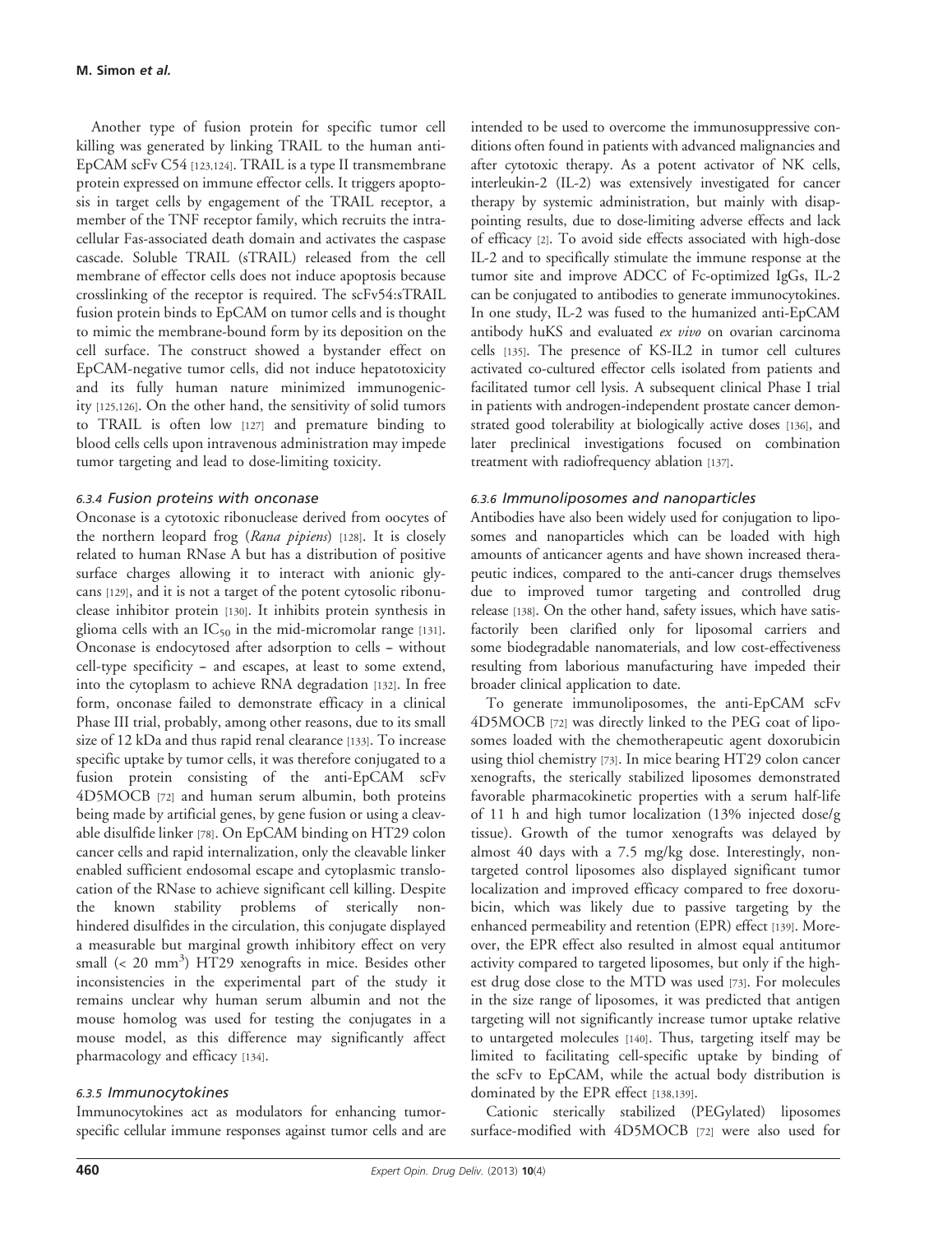tumor-targeted delivery of bispecific antisense oligonucleotides hybridizing to the bcl-2 and bcl-xL mRNA [74]. In vitro studies demonstrated efficient downregulation of target gene expression in EpCAM-positive cells and consequently facilitated apoptosis induced by doxorubicin. Larger DNA molecules, for example, plasmids coding for whole genes, can be targeted to tumor cells by encapsulation in surface-modified lipoplexes. In one study, the DNA coding for green fluorescent protein was combined with a cationic lipid (pyridinium amphiphiles, Synthetic Amphiphile INTeraction [SAINT]) coupled to the MOC31 antibody or its  $F(ab')$ <sub>2</sub> fragment, and the gene delivery system was tested for transfection efficiency on EpCAMtransfected mouse melanoma cells and on HT29 colon cancer cells [141]. Improved efficiency of the EpCAM-targeted lipoplexes, however, was only found with HT29 cells showing high EpCAM expression, emphasizing the necessity to further optimize this first-generation gene delivery system.

Alternative to encapsulation in liposomes or cationic lipids, anionic nucleic acids can be complexed with positively charged proteins like arginine-rich protamine. The ability of a protamine peptide fused to an antibody fragment to achieve cytoplasmic delivery of siRNA molecules into HIV-infected T cells was described [142]. To adopt this concept for tumor targeting, the human protamine-1 sequence was fused to an anti-EpCAM DARPin and nanocomplexes were generated by charge-directed payloading with siRNA designed to downregulate expression of the apoptosis inhibitor bcl-2 [143]. Four to five siRNA molecules could be attached to the fusion protein, and the complex was rapidly internalized in MCF-7 breast cancer cells by receptor-mediated endocytosis and inhibited bcl-2 expression. Transfection efficiency and proapoptotic effect correlated with the affinity of the binding moiety, as demonstrated with affinity-improved dimeric formats, which closely matched the potency of unspecific Lipofectamine<sup>16</sup>, a commonly used in vitro transfection reagent.

EpCAM-targeting nanoparticles were also prepared with the biodegradable polymer poly-lactic-co-glycolic acid (PLGA) and loaded with paclitaxel for treating EpCAMpositive retinoblastoma cells [48]. The drug was encapsulated using the oil-in-water single emulsion method resulting in a loading efficiency of 80%. The nanoparticles were then conjugated with a commercial anti-EpCAM full-length antibody using a random NHS/EDC-based conjugation strategy. The final product had an average diameter of 272 and 313 nm for non-targeted and targeted nanoparticles, respectively, and the drug was released in a time-dependent manner as a result of biodegradation of the PLGA carrier. In cell proliferation assays, the EpCAM-targeting nanoparticles demonstrated higher specificity for the retinoblastoma cells compared to non-targeted particles and free drug after longer incubation times. However, compared to non-targeted particles, cellular uptake of the targeted counterparts was only twofold higher and only slightly above the nonspecific uptake in EpCAMnegative control cells. This moderate internalization might result from steric hindrance of EpCAM binding by the relatively large particles or decreased binding capacity of the antibody as a result of random conjugation. Detailed analytical examinations and in vivo studies were not reported.

#### 6.3.7 Viral vectors for gene delivery

The favorable expression profile of EpCAM in epithelial tumors, its rapid internalization on ligand binding and the promising results with antibodies and ADCs have also stimulated the development of viral vectors for EpCAM-targeted gene delivery. A retargeting strategy to render an adenovirus specific for EpCAM was reported for the first time in 1999 [144]. The concept was based on a bispecific antibody adapter which binds with one arm to the fiber-knob protein of the virus and competes with binding to the coxsackievirus and adenovirus receptor (CAR) and with the other arm to EpCAM for retargeting the viral vector to tumor cells. As shown in a luciferase reporter assay, the gene transduction efficiency of the engineered adenovirus correlated with EpCAM expression levels on tumor cells and was fourfold higher compared to the native virus in cells expressing very high levels of EpCAM. In very similar follow-up studies, the same group reported on several other adenoviral constructs ablated for native tropism and engineered for EpCAM binding [77]. Beyond these early proof-of-concept studies in in vitro models, more disease-relevant in vivo data have yet not been reported and safety concerns still represent the main obstacle for the clinical development of viral vectors. It should be pointed out that in the meantime the adapter strategy to retarget adenovirus has been significantly improved by using extremely tight binding, trimeric anti-knob binding DARPins, leading to a much higher increase in transduction efficiency [145].

As an alternative strategy, an IgG Fc-binding motif from Staphylococcus protein A (Z33) was introduced in an adenoviral vector as an adapter by fusion to the fiber protein, and it did not inhibit the inherent trimer formation of the native fiber-knob [146]. The protein A-containing adenovirus Ad-FZ33 was equipped with an anti-EpCAM antibody by binding to its Fc part and demonstrated significant antigenspecific transduction of tumor cells. The vector was used to deliver the uracil phosphoribosyl transferase (UPRT) gene into cells to enhance the toxicity of 5-fluoruracil (5-FU) by a factor of five to ten. At least this study reported positive in vivo efficacy data by combined treatment with Ad-FZ33 and 5-FU in tumor xenograft models [146]. Yet, the exchange of the bound antibody by any serum IgG molecule during in vivo applications might be a cause for concern.

In conclusion, although the reported findings on EpCAMtargeted viral gene delivery are preliminary, adenovirus retargeting may still be further engineered, and it will be crucial to see future in vivo data in this field.

#### 7. Conclusions

EpCAM has been extensively investigated as target for the safe and effective delivery of anticancer agents to epithelial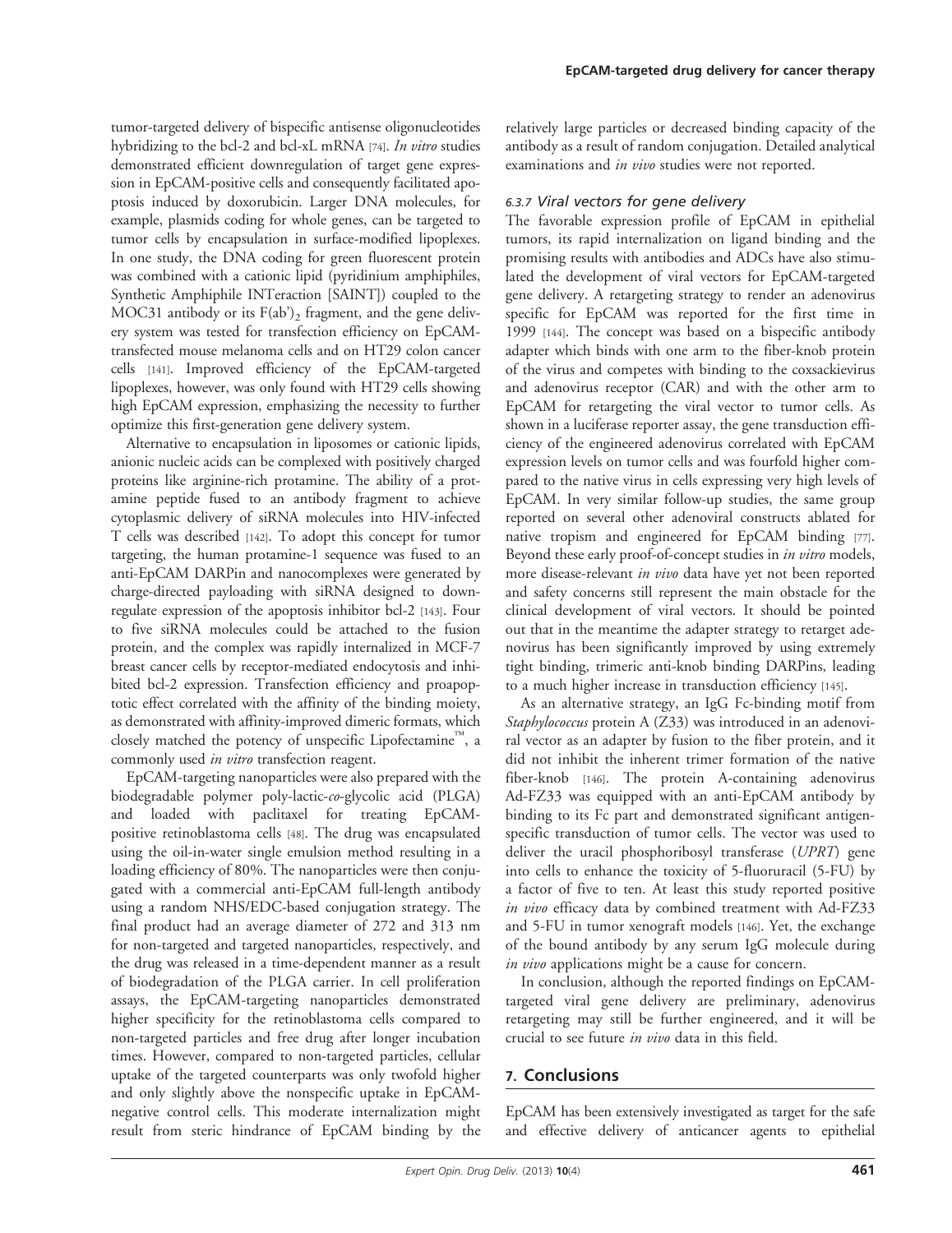malignancies. It is attractive for both its overexpression in solid tumors as well as its expression on CSCs and circulating tumor cells. Almost every possible targeting system and effector or drug conjugation concept has been tested on EpCAM, a summary of selected binding molecules and drug conjugates is given in Table 1. These were based on either optimized antibody formats or other binding scaffolds. Clinically most advanced is the phage display-derived human IgG adecatumumab, which was well tolerated and showed considerable efficacy in early clinical trials in patients with prostate or breast cancer. The rat-mouse bispecific anti-EpCAM/anti-CD3 IgG catumaxomab (termed 'trifunctional', since the authors also count the Fc part) should also be mentioned here, as it received European market approval, as an intraperitoneal infusion, for the treatment of patients with malignant ascites.

On the other hand, most of the EpCAM-targeting drug conjugates are still in preclinical development. One exception is the fusion toxin VB4-845, which is in clinical Phase II trials for treating patients with noninvasive urothelial carcinoma in situ. Nonetheless, despite remarkable progress in engineering antibodies and alternative anti-EpCAM binding molecules, much remains to be done on the effector and linker site of drug conjugates to translate technical advancement and intelligent drug design into clinical efficacy. Patients with EpCAM-positive metastatic disease and high CSC load will likely derive the largest benefit from these developments.

#### 8. Expert opinion

EpCAM is abundantly expressed in epithelial tumors, whereas its expression in normal epithelia is limited. In tumors of various histotypes high EpCAM expression is associated with poor prognosis and is an independent marker for reduced patient survival. The recent finding of EpCAM on CSCs and circulating tumor cells with a high drug-resistant and metastatic potential has considerably increased its importance for tumor targeting. Moreover, recent insights into its role as an oncogenic signal transducer suggest antiproliferative effects by targeted molecular intervention with selected binding molecules, albeit the use of armed antibodies and more complex ADCs remains imperative to achieve substantial therapeutic benefit.

Since EpCAM is efficiently internalized on ligand binding by receptor-mediated endocytosis, it is particularly well suited for intracellular drug delivery, even though the transfer across the endosomal membrane is an independent problem. This awareness has motivated scientists from various biomedical disciplines to develop almost all possible antibody-drug combinations which can be expected to show any kind of antitumor activity predictable from its biological function. The result was an enormous armamentarium of EpCAM-targeting ADC candidates of which only few survived rigorous preclinical testing.

Recent advances in antibody engineering have provided a number of functionally optimized anti-EpCAM antibodies and ADCs. Improved antibody formats, such as adecatumumab, could indeed meet with clinical success, and novel non-IgG binding scaffolds, such as aptamers and DARPins, designed to be more stable and easier to engineer for tumor targeting and drug delivery, for example, using bioorthogonal click chemistry, have become available. Such progress will definitely expand our arsenal of tumor-destructive missiles. Together with improved drug formulations and linker constructs capable of releasing the payload on demand under defined conditions in the tumor microenvironment to achieve maximum destruction, this provides a platform of new EpCAM-targeting drug generations, which are better tolerated and equipped with higher potency.

Despite reasonable enthusiasm and good perspectives, so far only the mouse-rat bispecific antibody catumaxomab, but none of the investigative anti-EpCAM ADCs has been awarded with approval. History repeatedly unveiled that cross-reactivity of the target-binding domain with normal tissues or unfavorable linker design, resulting in premature drug release, may reduce the therapeutic index due to dose-limiting side effects. This is particularly evident for ADCs with high potency and cell-binding capacity. Future studies are warranted to better tackle this dilemma by more contemporary drug design and well-engineered potency-to-specificity ratios. The prodrug concept is one example how this could be realized.

In summary, EpCAM has become an established target for safe and effective drug delivery to solid tumors. Among the myriad of EpCAM-targeting antibodies and ADCs investigated so far, several could demonstrate potential therapeutic benefit and other formulations engineered to tailor-made powerful missiles are on the brink.

# Acknowledgement

The authors' work is financially supported by the Swiss National Science Foundation.

# Declaration of interest

AP is a cofounder and shareholder of Molecular Partners AG, commercializing the DARPin technology. AP and UZW are co-inventors on a patent underlying VB4-845, which is developed by Viventia Biotechnologies, Inc. The other authors declare no conflict of interest.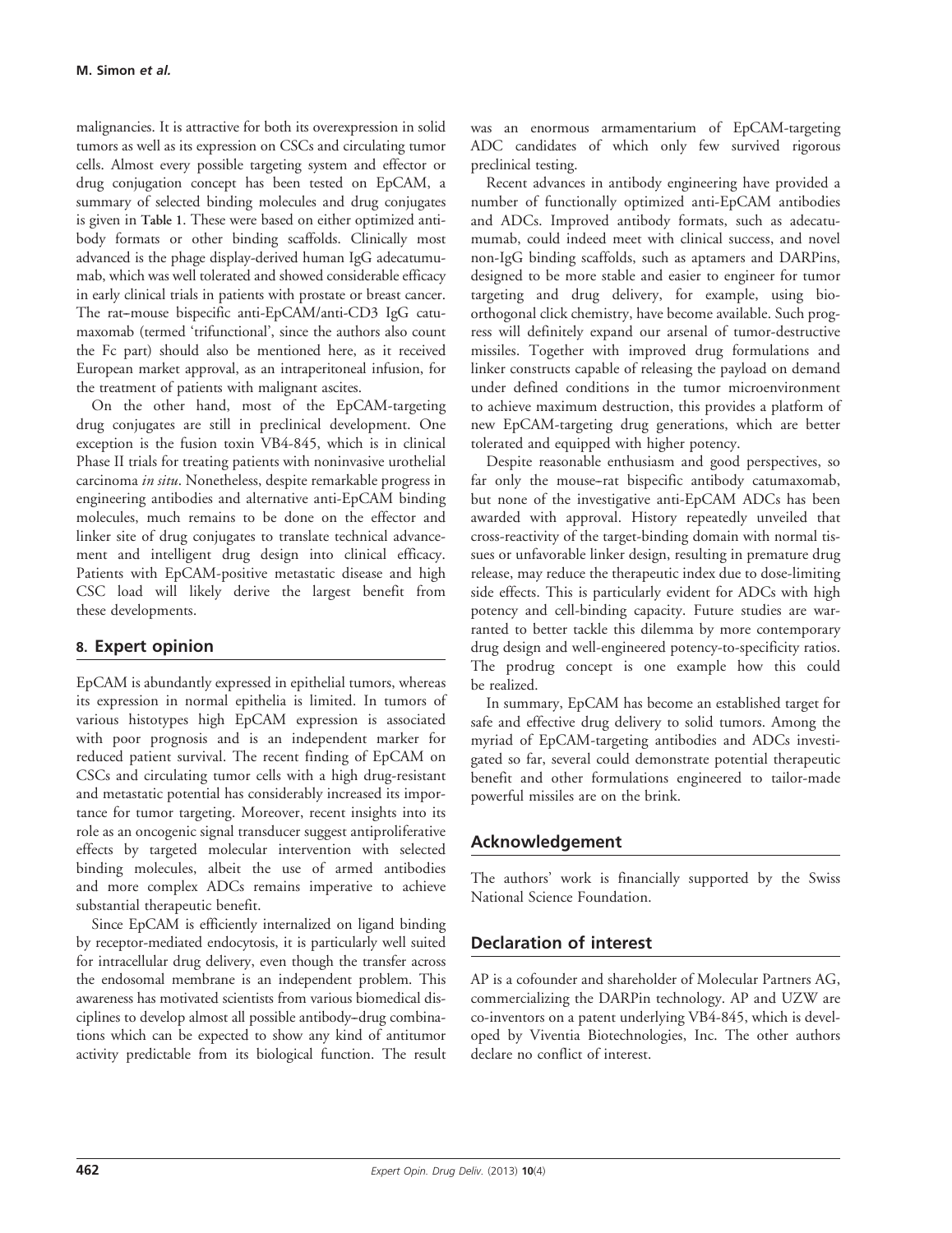#### Bibliography

Papers of special note have been highlighted as either of interest  $\left( \bullet \right)$  or of considerable interest  $(a<sub>n</sub>)$  to readers.

- 1. Carter PJ, Senter PD. Antibody-drug conjugates for cancer therapy. Cancer J 2008;14(3):154-69
- . Comprehensive overview of the design strategy and use of ADCs with focus on small drugs and chemical linkage.
- 2. Schrama D, Reisfeld RA, Becker JC. Antibody targeted drugs as cancer therapeutics. Nat Rev Drug Discov 2006;5(2):147-59
- . Nicely illustrated overview of antibody targeted anticancer agents with focus on biological effector functions and immunomodulation.
- 3. Pastan I, Hassan R, FitzGerald DJ, et al. Immunotoxin treatment of cancer. Annu Rev Med 2007;58:221-37
- 4. Bagshawe KD, Sharma SK, Begent RH. Antibody-directed enzyme prodrug therapy (ADEPT) for cancer. Expert Opin Biol Ther 2004;4(11):1777-89
- 5. Moroney S, Plückthun A. Modern antibody technology: The impact on drug development. Modern Biopharmaceuticals: Wiley-VCH Verlag GmbH, Weinheim, Germany; 2008. p. 1147-86
- 6. Binz HK, Amstutz P, Plückthun A. Engineering novel binding proteins from nonimmunoglobulin domains. Nat Biotechnol 2005;23(10):1257-68
- . Detailed methodological description and quite comprehensive review on non-IgG binding domains for biomedical application.
- 7. Ellington AD, Szostak JW. In vitro selection of RNA molecules that bind specific ligands. Nature 1990;346(6287):818-22
- 8. Tuerk C, Gold L. Systematic evolution of ligands by exponential enrichment: RNA ligands to bacteriophage T4 DNA polymerase. Science 1990;249(4968):505-10
- 9. Ray P, White RR. Aptamers for targeted drug delivery. Pharmaceuticals 2010;3(6):1761-78
- 10. Spizzo G, Fong D, Wurm M, et al. EpCAM expression in primary tumour tissues and metastases: an immunohistochemical analysis. J Clin Pathol 2011;64(5):415-20
- 11. Went P, Lugli A, Meier S, et al. Frequent EpCAM protein expression in human carcinomas. Hum Pathol 2004;35(1):122-8
- . Demonstration of EpCAM expression in human carcinomas of many different histotypes using tissue microarrays.
- 12. Litvinov SV, Velders MP, Bakker HA, et al. Ep-CAM: a human epithelial antigen is a homophilic cell-cell adhesion molecule. J Cell Biol 1994;125(2):437-46
- 13. Yamashita T, Budhu A, Forgues M, et al. Activation of hepatic stem cell marker EpCAM by Wnt-beta-catenin signaling in hepatocellular carcinoma. Cancer Res 2007;67(22):10831-9
- The article provides direct experimental evidence from hepatocellular carcinoma that EpCAM is a target in the Wnt-beta-catenin signaling pathway.
- 14. Münz M, Kieu C, Mack B, et al. The carcinoma-associated antigen EpCAM upregulates c-myc and induces cell proliferation. Oncogene 2004;23(34):5748-58
- First and seminal report on EpCAM as an oncogenic signal transducer activating c-myc and other cell cycle activators.
- 15. Maetzel D, Denzel S, Mack B, et al. Nuclear signalling by tumour-associated antigen EpCAM. Nat Cell Biol 2009;11(2):162-71
- . Detailed analysis of EpCAM as a signal transducer which is proteolytically cleaved and translocates to the nucleus to engage the Wnt signaling pathway.
- 16. Denzel S, Maetzel D, Mack B, et al. Initial activation of EpCAM cleavage via cell-to-cell contact. BMC Cancer 2009;9:402
- 17. Chaves-Perez A, Mack B, Maetzel D, et al. EpCAM regulates cell cycle progression via control of cyclin D1 expression. Oncogene 2012; doi:10.1038/onc.2012.75
- 18. Dalerba P, Cho RW, Clarke MF. Cancer stem cells: models and concepts. Annu Rev Med 2007;58:267-84
- 19. Al-Hajj M, Wicha MS, Benito-Hernandez A, et al. Prospective identification of tumorigenic breast

cancer cells. Proc Natl Acad Sci USA 2003;100(7):3983-8

- 20. Allard WJ, Matera J, Miller MC, et al. Tumor cells circulate in the peripheral blood of all major carcinomas but not in healthy subjects or patients with nonmalignant diseases. Clin Cancer Res 2004;10(20):6897-904
- 21. Pantel K, Brakenhoff RH, Brandt B. Detection, clinical relevance and specific biological properties of disseminating tumour cells. Nat Rev Cancer 2008;8(5):329-40
- . This review summarizes the biology of disseminating tumor cells in blood and bone marrow, which frequently show EpCAM expression as detected by single-cell characterization.
- 22. Schmelzer E, Reid LM. EpCAM expression in normal, non-pathological tissues. Frontiers Biosci 2008;13:3096-100
- 23. Herlyn M, Steplewski Z, Herlyn D, et al. Colorectal carcinoma-specific antigen: detection by means of monoclonal antibodies. Proc Natl Acad Sci USA 1979;76(3):1438-42
- First report on hybridoma-derived monoclonal antibodies recognizing a colorectal carcinoma-specific antigen which was later identified as EpCAM.
- 24. Baeuerle PA, Gires O. EpCAM (CD326) finding its role in cancer. Br J Cancer 2007;96(3):417-23
- 25. Patriarca C, Macchi RM, Marschner AK, et al. Epithelial cell adhesion molecule expression (CD326) in cancer: a short review. Cancer Treat Rev 2012;38(1):68-75
- 26. Balzar M, Briaire-de Bruijn I, Rees-Bakker H, et al. Epidermal growth factor-like repeats mediate lateral and reciprocal interactions of Ep-CAM molecules in homophilic adhesions. Mol Cell Biol 2001;21(7):2570-80
- 27. Chong JM, Speicher DW. Determination of disulfide bond assignments and N-glycosylation sites of the human gastrointestinal carcinoma antigen GA733-2 (CO17-1A, EGP, KS1-4, KSA, and Ep-CAM). J Biol Chem 2001;276(8):5804-13
- 28. Kuhn S, Koch M, Nubel T, et al. A complex of EpCAM, claudin-7, CD44 variant isoforms, and tetraspanins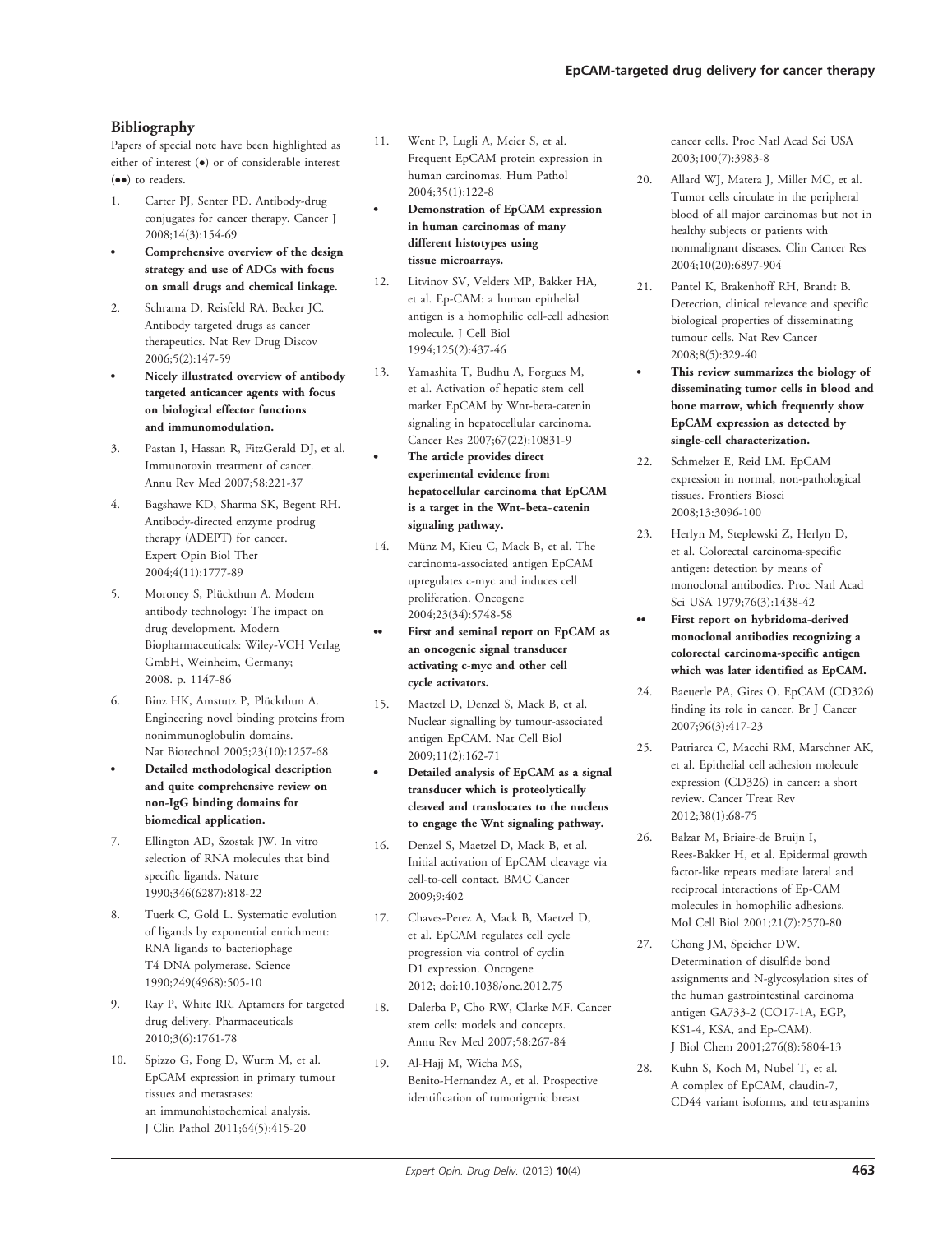#### M. Simon et al.

promotes colorectal cancer progression. Mol Cancer Res 2007;5(6):553-67

- 29. Balzar M, Winter M, de Boer C, et al. The biology of the 17-1A antigen (Ep-CAM). J Mol Med 1999;77(10):699-712
- . One of the first reviews summarizing the biology of EpCAM and its potential for tumor targeting. In the meantime, several aspects have been revised by more recent findings.
- 30. Raum T, Gruber R, Riethmüller G, et al. Anti-self antibodies selected from a human IgD heavy chain repertoire: a novel approach to generate therapeutic human antibodies against tumor-associated differentiation antigens. Cancer Immunol Immunother 2001;50(3):141-50
- 31. Münz M, Murr A, Kvesic M, et al. Side-by-side analysis of five clinically tested anti-EpCAM monoclonal antibodies. Cancer Cell Int 2010;10:44
- . Well-structured comparison of clinically relevant anti-EpCAM antibodies including their effector functions and binding characteristics.
- 32. Stefan N, Martin-Killias P, Wyss-Stoeckle S, et al. DARPins recognizing the tumor-associated antigen EpCAM selected by phage and ribosome display and engineered for multivalency. J Mol Biol 2011;413(4):826-43
- . Detailed description of the development of DARPins as non-IgG scaffolds binding to EpCAM with high affinity.
- 33. Münz M, Baeuerle PA, Gires O. The emerging role of EpCAM in cancer and stem cell signaling. Cancer Res 2009;69(14):5627-9
- 34. Reya T, Morrison SJ, Clarke MF, et al. Stem cells, cancer, and cancer stem cells. Nature 2001;414(6859):105-11
- 35. Visvader JE, Lindeman GJ. Cancer stem cells in solid tumours: accumulating evidence and unresolved questions. Nat Rev Cancer 2008;8(10):755-68
- . Critical discussion of the role of CSCs in the hierarchical organization of solid tumors and their relevance as therapeutic targets.
- 36. Gires O, Klein CA, Baeuerle PA. On the abundance of EpCAM on cancer stem cells. Nat Rev Cancer 2009;9(2):143; author reply 43
- 37. Thurmond LM, Stimmel JB, Ingram AC, et al. Adenocarcinoma cells exposed in vitro to Navelbine or Taxol

increase Ep-CAM expression through a novel mechanism. Cancer Immunol Immunother 2003;52(7):429-37

- 38. Balzar M, Prins FA, Bakker HA, et al. The structural analysis of adhesions mediated by Ep-CAM. Exp Cell Res 1999;246(1):108-21
- 39. McLaughlin P, Harmsen MC, Dokter W, et al. The epithelial glycoprotein 2 (EGP-2) promoter-driven epithelial-specific expression of EGP-2 in transgenic mice: a new model to study carcinoma-directed immunotherapy. Cancer Res 2001;61(10):4105-11
- 40. Grünwald V, Hidalgo M. Developing inhibitors of the epidermal growth factor receptor for cancer treatment. J Natl Cancer Inst 2003;95(12):851-67
- 41. Hynes NE, MacDonald G. ErbB receptors and signaling pathways in cancer. Curr Opin Cell Biol 2009;21(2):177-84
- 42. Melnikova I, Golden J. Targeting protein kinases. Nat Rev Drug Discov 2004;3(12):993-4
- 43. Sankpal NV, Mayfield JD, Willman MW, et al. Activator protein 1 (AP-1) contributes to EpCAM-dependent breast cancer invasion. Breast Cancer Res 2011;13(6):R124
- 44. Hase T, Sato M, Yoshida K, et al. Pivotal role of epithelial cell adhesion molecule in the survival of lung cancer cells. Cancer Sci 2011;102(8):1493-500
- 45. Osta WA, Chen Y, Mikhitarian K, et al. EpCAM is overexpressed in breast cancer and is a potential target for breast cancer gene therapy. Cancer Res 2004;64(16):5818-24
- . First data providing evidence for EpCAM as a potential target for breast cancer gene therapy using RNA interference for gene silencing.
- 46. Chen MW, Hua KT, Kao HJ, et al. H3K9 histone methyltransferase G9a promotes lung cancer invasion and metastasis by silencing the cell adhesion molecule Ep-CAM. Cancer Res 2010;70(20):7830-40
- 47. Shigdar S, Lin J, Yu Y, et al. An RNA aptamer against a cancer stem cell marker epithelial cell adhesion molecule (EpCAM). Cancer Sci 2011;102(5):991-8
- 48. Mitra M, Misra R, Harilal A, et al. Enhanced in vitro antiproliferative effects

of EpCAM antibody-functionalized paclitaxel-loaded PLGA nanoparticles in retinoblastoma cells. Mol Vis 2011;17:2724-37

- 49. Selbo PK, Sivam G, Fodstad O, et al. Photochemical internalisation increases the cytotoxic effect of the immunotoxin MOC31-gelonin. Int J Cancer 2000;87(6):853-9
- 50. Gastl G, Spizzo G, Obrist P, et al. Ep-CAM overexpression in breast cancer as a predictor of survival. Lancet 2000;356(9246):1981-2
	- . This study demonstrated for the first time that EpCAM overexpression is a negative prognostic factor in breast cancer, which was also later confirmed in other tumor types.
- 51. Varga M, Obrist P, Schneeberger S, et al. Overexpression of epithelial cell adhesion molecule antigen in gallbladder carcinoma is an independent marker for poor survival. Clin Cancer Res 2004;10(9):3131-6
- 52. Schmidt M, Hasenclever D, Schaeffer M, et al. Prognostic effect of epithelial cell adhesion molecule overexpression in untreated node-negative breast cancer. Clin Cancer Res 2008;14(18):5849-55
- 53. Seligson DB, Pantuck AJ, Liu X, et al. Epithelial cell adhesion molecule (KSA) expression: pathobiology and its role as an independent predictor of survival in renal cell carcinoma. Clin Cancer Res 2004;10(8):2659-69
- 54. Akita H, Nagano H, Takeda Y, et al. Ep-CAM is a significant prognostic factor in pancreatic cancer patients by suppressing cell activity. Oncogene 2011;30(31):3468-76
- The authors report the controversial finding that under certain clinical conditions in patients with pancreatic cancer, EpCAM expression is related to suppression of tumor cell activity and good prognosis.
- 55. Hermann PC, Huber SL, Herrler T, et al. Distinct populations of cancer stem cells determine tumor growth and metastatic activity in human pancreatic cancer. Cell Stem Cell 2007;1(3):313-23
- 56. Kurtz JE, Dufour P. Adecatumumab: an anti-EpCAM monoclonal antibody, from the bench to the bedside. Expert Opin Biol Ther 2010;10(6):951-8 . Discussion of the biology and functional aspects of the anti-EpCAM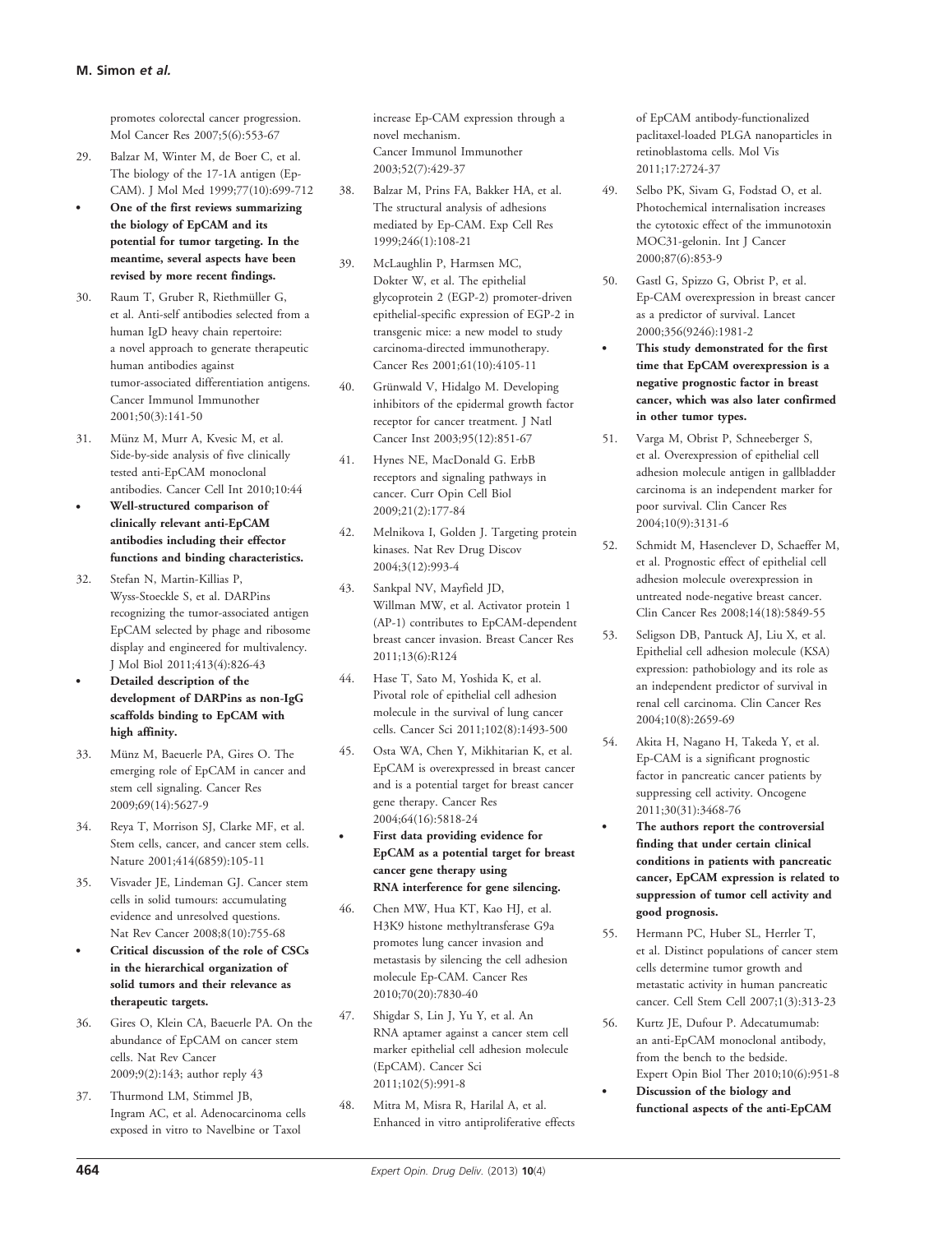#### antibody adecatumumab and how this explains clinical efficacy.

- 57. Gruber R, van Haarlem LJ, Warnaar SO, et al. The human antimouse immunoglobulin response and the anti-idiotypic network have no influence on clinical outcome in patients with minimal residual colorectal cancer treated with monoclonal antibody CO17-1A. Cancer Res 2000;60(7):1921-6
- 58. Goodwin RA, Tuttle SE, Bucci DM, et al. Tumor-associated antigen expression of primary and metastatic colon carcinomas detected by monoclonal antibody 17-1A. Am J Clin Pathol 1987;88(4):462-7
- 59. Herlyn D, Sears HF, Ernst CS, et al. Initial clinical evaluation of two murine IgG2a monoclonal antibodies for immunotherapy of gastrointestinal carcinoma. Am J Clin Oncol 1991;14(5):371-8
- 60. Schwartzberg LS. Clinical experience with edrecolomab: a monoclonal antibody therapy for colorectal carcinoma. Crit Rev Oncol Hematol 2001;40(1):17-24
- 61. Riethmüller G, Schneider-Gadicke E, Schlimok G, et al. Randomised trial of monoclonal antibody for adjuvant therapy of resected Dukes' C colorectal carcinoma. German Cancer Aid 17-1A Study Group. Lancet 1994;343(8907):1177-83
- 62. Riethmüller G, Holz E, Schlimok G, et al. Monoclonal antibody therapy for resected Dukes' C colorectal cancer: seven-year outcome of a multicenter randomized trial. J Clin Oncol 1998;16(5):1788-94
- . A clinical 7-year follow-up study showing that antibody 17-1A administered after surgery prevents the development of metastasis in patients with colorectal cancer. Later studies, however, could not live up to the high expectations raised by this publication.
- 63. Fields AL, Keller A, Schwartzberg L, et al. Adjuvant therapy with the monoclonal antibody Edrecolomab plus fluorouracil-based therapy does not improve overall survival of patients with stage III colon cancer. J Clin Oncol 2009;27(12):1941-7
- 64. Schmoll HJ, Arnold D. When wishful thinking leads to a misty-eyed appraisal: the story of the adjuvant colon cancer

trials with edrecolomab. J Clin Oncol 2009;27(12):1926-9

- This interesting commentary highlights various aspects and reasons related to clinical practice why the previously reported efficacy of edrecolomab (antibody 17-1A) could not be confirmed in subsequent larger studies.
- 65. Goldberg RM. Lessons learned from the edrecolomab story: how a checkered past became a checkered flag for monoclonal antibodies in colorectal cancer therapy. Onkologie 2005;28(6-7):311-12
- 66. LoBuglio A, Saleh M, Braddock J, et al. A phase I trial of the humanized anti-EGP40 monoclonal antibody 3622W94 (Abstr. 1562). Proc Am Soc Clin Oncol 1997;16:436
- 67. de Bono JS, Tolcher AW, Forero A, et al. ING-1, a monoclonal antibody targeting Ep-CAM in patients with advanced adenocarcinomas. Clin Cancer Res 2004;10(22):7555-65
- 68. Marschner N, Ruettinger D, Zugmaier G, et al. Phase II study of the human anti-epithelial cell adhesion molecule antibody Adecatumumab in prostate cancer patients with increasing serum levels of prostate-specific antigen after radical prostatectomy. Urol Int 2010;85(4):386-95
- 69. Schmidt M, Scheulen ME, Dittrich C, et al. An open-label, randomized phase II study of adecatumumab, a fully human anti-EpCAM antibody, as monotherapy in patients with metastatic breast cancer. Ann Oncol 2010;21(2):275-82
- 70. Schmidt M, Ruttinger D, Sebastian M, et al. Phase IB study of the EpCAM antibody adecatumumab combined with docetaxel in patients with EpCAM-positive relapsed or refractory advanced-stage breast cancer. Ann Oncol 2012;23(9):2306-13
- 71. De Leij L, Helrich W, Stein R, et al. SCLC-cluster-2 antibodies detect the pancarcinoma/epithelial glycoprotein EGP-2. Int J Cancer 1994;57(S8):60-3
- 72. Willuda J, Honegger A, Waibel R, et al. High thermal stability is essential for tumor targeting of antibody fragments: engineering of a humanized anti-epithelial glycoprotein-2 (epithelial cell adhesion molecule) single-chain Fv fragment. Cancer Res 1999;59(22):5758-67
	- . First report of an anti-EpCAM scFv antibody fragment selected from a

#### phage library and further engineered for improved stability and tumor targeting.

- 73. Hussain S, Plückthun A, Allen TM, et al. Antitumor activity of an epithelial cell adhesion molecule-targeted nanovesicular drug delivery system. Mol Cancer Ther 2007;6(11):3019-27
- 74. Hussain S, Plückthun A, Allen TM, et al. Chemosensitization of carcinoma cells using epithelial cell adhesion molecule--targeted liposomal antisense against bcl-2/bcl-xL. Mol Cancer Ther 2006;5(12):3170-80
- 75. Entwistle J, Brown JG, Chooniedass S, et al. Preclinical evaluation of VB6-845: An anti-EpCAM immunotoxin with reduced immunogenic potential. Cancer Biother Radiopharm 2012;27(9):582-92
- 76. Di Paolo C, Willuda J, Kubetzko S, et al. A recombinant immunotoxin derived from a humanized epithelial cell adhesion molecule-specific single-chain antibody fragment has potent and selective antitumor activity. Clin Cancer Res 2003;9(7):2837-48
- . This study describes the first fully recombinant anti-EpCAM immunotoxin which showed potent antitumor activity in preclinical tumor models and was subsequently investigated in clinical trials.
- 77. Heideman DAM, Snijders PJF, Craanen ME, et al. Selective gene delivery toward gastric and esophageal adenocarcinoma cells via EpCAM-targeted adenoviral vectors. Cancer Gene Ther 2001;8(5):342-51
- 78. Zhao HL, Xue C, Du JL, et al. Sustained and cancer cell targeted cytosolic delivery of Onconase results in potent antitumor effects. J Control Release 2012;159(3):346-52
- 79. Zeidler R, Reisbach G, Wollenberg B, et al. Simultaneous activation of T cells and accessory cells by a new class of intact bispecific antibody results in efficient tumor cell killing. J Immunol 1999;163(3):1246-52
- 80. Sebastian M, Passlick B, Friccius-Quecke H, et al. Treatment of non-small cell lung cancer patients with the trifunctional monoclonal antibody catumaxomab (anti-EpCAM x anti-CD3): a phase I study. Cancer Immunoly Immunother 2007;56(10):1637-44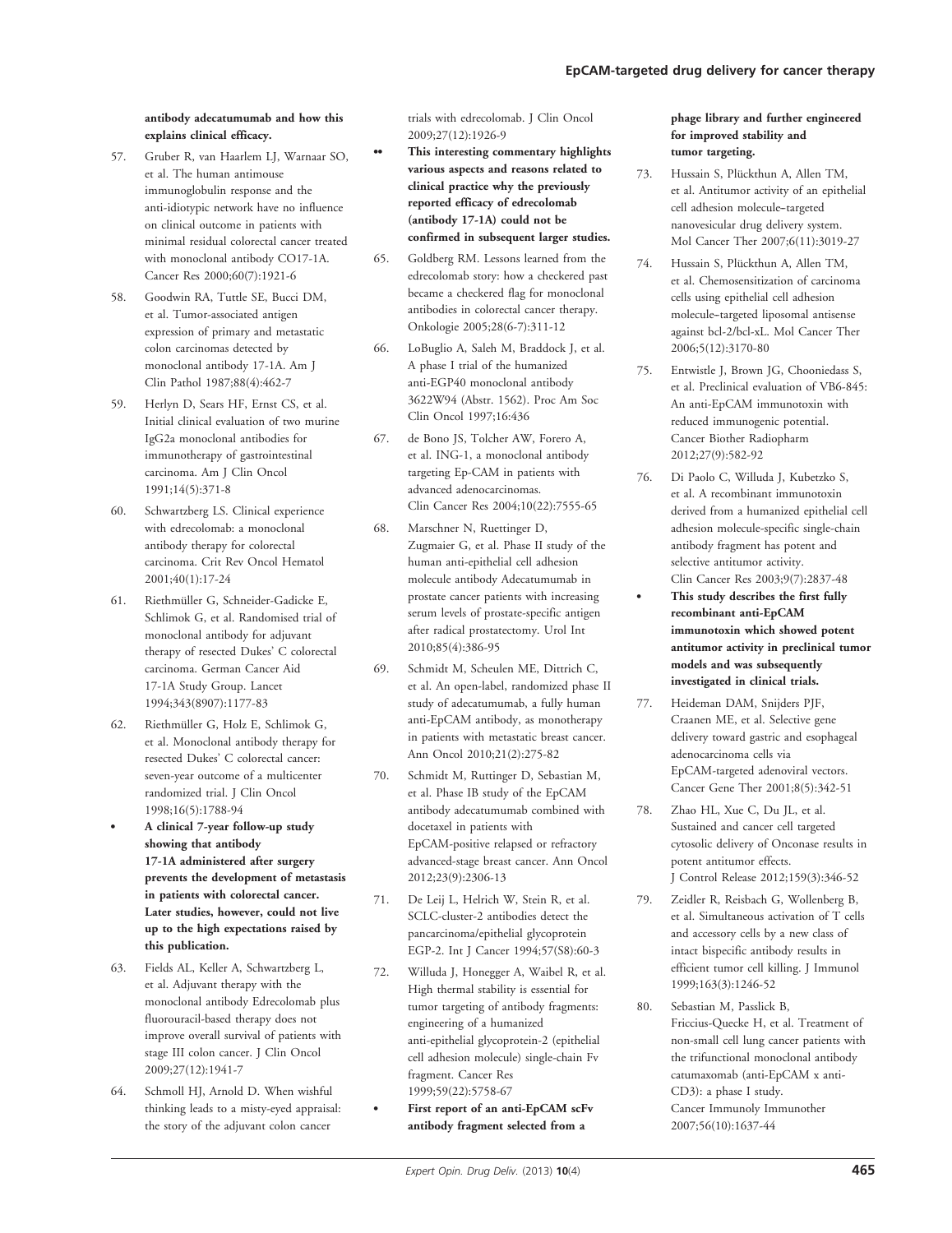- 81. Ruf P, Kluge M, Jager M, et al. Pharmacokinetics, immunogenicity and bioactivity of the therapeutic antibody catumaxomab intraperitoneally administered to cancer patients. Br J Clin Pharmacol 2010;69(6):617-25
- 82. Brischwein K, Schlereth B, Guller B, et al. MT110: a novel bispecific single-chain antibody construct with high efficacy in eradicating established tumors. Mol Immunol 2006;43(8):1129-43
- 83. Cioffi M, Dorado J, Baeuerle PA, et al. EpCAM/CD3-Bispecific T-cell engaging antibody MT110 eliminates primary human pancreatic cancer stem cells. Clin Cancer Res 2012;18(2):465-74
- 84. Binz HK, Stumpp MT, Forrer P, et al. Designing repeat proteins: well-expressed, soluble and stable proteins from combinatorial libraries of consensus ankyrin repeat proteins. J Mol Biol 2003;332(2):489-503
- 85. Boersma YL, Plückthun A. DARPins and other repeat protein scaffolds: advances in engineering and applications. Curr Opin Biotechnol 2011;22(6):849-57
- 86. Binz HK, Amstutz P, Kohl A, et al. High-affinity binders selected from designed ankyrin repeat protein libraries. Nat Biotechnol 2004;22(5):575-82
- 87. Simon M, Zangemeister-Wittke U, Plückthun A. Facile double-functionalization of designed ankyrin repeat proteins using click and thiol chemistries. Bioconj Chem 2012;23(2):279-86
- . Demonstration of the large freedom for engineering offered by DARPins using N- and C-terminal double functionalization.
- 88. Tamaskovic R, Simon M, Stefan N, et al. Designed Ankyrin Repeat Proteins (DARPins) from research to therapy. Methods Enzymol 2011;503:101-34
- 89. Zhou J, Rossi JJ. Cell-specific aptamer-mediated targeted drug delivery. Oligonucleotides 2011;21(1):1-10
- 90. Mi J, Liu Y, Rabbani ZN, et al. In vivo selection of tumor-targeting RNA motifs. Nat Chem Biol 2010;6(1):22-4
- 91. Tang Z, Parekh P, Turner P, et al. Generating aptamers for recognition of virus-infected cells. Clin Chem 2009;55(4):813-22
- 92. Wu AM, Senter PD. Arming antibodies: prospects and challenges for immunoconjugates. Nat Biotechnol 2005;23(9):1137-46
- 93. Brumlik MJ, Daniel BJ, Waehler R, et al. Trends in immunoconjugate and ligand-receptor based targeting development for cancer therapy. Expert Opin Drug Deliv 2008;5(1):87-103
- 94. Doronina SO, Mendelsohn BA, Bovee TD, et al. Enhanced activity of monomethylauristatin F through monoclonal antibody delivery: effects of linker technology on efficacy and toxicity. Bioconj Chem 2006;17(1):114-24
- 95. Alley SC, Okeley NM, Senter PD. Antibody-drug conjugates: targeted drug delivery for cancer. Curr Opin Chem Biol 2010;14(4):529-37
- 96. Elias DJ, Hirschowitz L, Kline LE, et al. Phase I clinical comparative study of monoclonal antibody KS1/4 and KS1/4 methotrexate immunconjugate in patients with non-small cell lung carcinoma. Cancer Res 1990;50(13):4154-9
- 97. Elias DJ, Kline LE, Robbins BA, et al. Monoclonal antibody KS1/4 methotrexate immunoconjugate studies in non-small cell lung carcinoma. Am J Respir Crit Care Med 1994;150(4):1114-22
- 98. Froesch BA, Stahel RA, Zangemeister-Wittke U. Preparation and functional evaluation of new doxorubicin immunoconjugates containing an acid-sensitive linker on small-cell lung cancer cells. Cancer Immunol Immunother 1996;42(1):55-63
- 99. Trail PA, Willner D, Lasch SJ, et al. Cure of xenografted human carcinomas by BR96-doxorubicin immunoconjugates. Science 1993;261(5118):212-15
- 100. Sapra P, Hooper AT, O'Donnell CJ, et al. Investigational antibody drug conjugates for solid tumors. Expert Opin Inv Drug 2011;20(8):1131-49
- 101. Lopus M, Oroudjev E, Wilson L, et al. Maytansine and cellular metabolites of antibody-maytansinoid conjugates strongly suppress microtubule dynamics by binding to microtubules. Mol Cancer Ther 2010;9(10):2689-99
- 102. Burris HA III, Rugo HS, Vukelja SJ, et al. Phase II study of the antibody drug conjugate trastuzumab-DM1 for the treatment of human epidermal growth factor receptor 2 (HER2)-positive breast cancer after prior HER2-directed therapy. J Clin Oncol 2011;29(4):398-405
- 103. Krop IE, Lorusso P, Miller KD, et al. A Phase II study of trastuzumab emtansine in patients with human epidermal growth factor receptor 2-positive metastatic breast cancer who were previously treated with trastuzumab, lapatinib, an anthracycline, a taxane, and capecitabine. J Clin Oncol 2012;30(26):3234-41
- 104. Verma S, Miles D, Gianni L, et al. Trastuzumab emtansine for HER2-positive advanced breast cancer. N Engl J Med 2012
- 105. Kovtun YVY, Audette CAC, Mayo MFM, et al. Antibody-maytansinoid conjugates designed to bypass multidrug resistance. Cancer Res 2010;70(6):2528-37
- 106. Moldenhauer G, Salnikov AV, Lüttgau S, et al. Therapeutic potential of amanitin-conjugated anti-epithelial cell adhesion molecule monoclonal antibody against pancreatic carcinoma. J Natl Cancer Inst 2012;104(8):622-34
- 107. Lindell TJ, Weinberg F, Morris PW, et al. Specific inhibition of nuclear RNA polymerase II by alpha-amanitin. Science 1970;170(3956):447-9
- 108. Houba PH, Boven E, van der Meulen-Muileman IH, et al. Pronounced antitumor efficacy of doxorubicin when given as the prodrug DOX-GA3 in combination with a monoclonal antibody beta-glucuronidase conjugate. Int J Cancer 2001;91(4):550-4
- 109. de Graaf M, Boven E, Oosterhoff D, et al. A fully human anti-Ep-CAM scFvbeta-glucuronidase fusion protein for selective chemotherapy with a glucuronide prodrug. Br J Cancer 2002;86(5):811-18
- 110. Oosterhoff D, Pinedo HM, van der Meulen IH, et al. Secreted and tumour targeted human carboxylesterase for activation of irinotecan. Br J Cancer 2002;87(6):659-64
- 111. Oosterhoff D, Overmeer RM, de Graaf M, et al. Adenoviral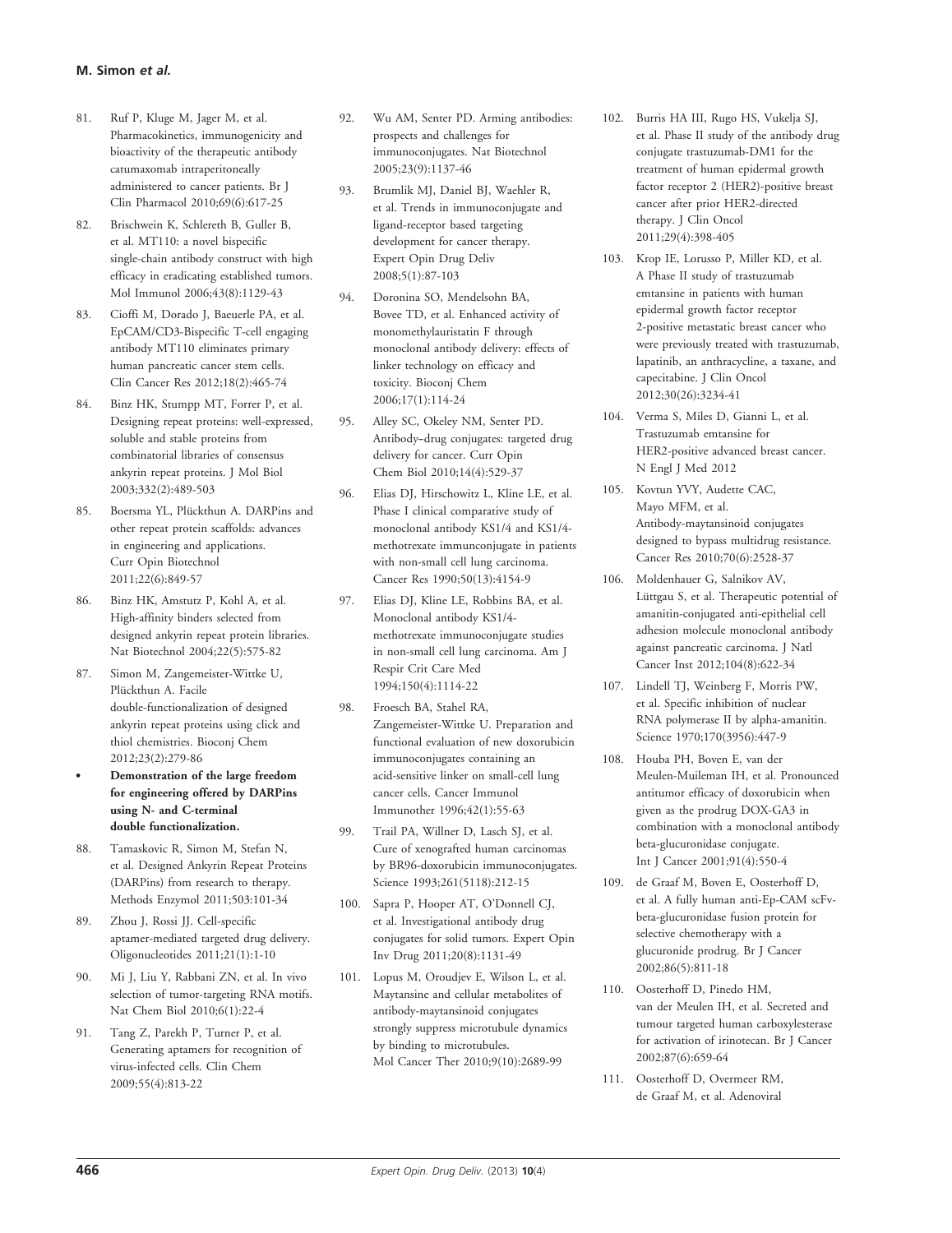vector-mediated expression of a gene encoding secreted, EpCAM-targeted carboxylesterase-2 sensitises colon cancer spheroids to CPT-11. Br J Cancer 2005;92(5):882-7

- 112. Tsutsumi Y, Onda M, Nagata S, et al. Site-specific chemical modification with polyethylene glycol of recombinant immunotoxin anti-Tac(Fv)-PE38 (LMB-2) improves antitumor activity and reduces animal toxicity and immunogenicity. Proc Natl Acad Sci USA 2000;97(15):8548-53
- 113. Onda M, Beers R, Xiang L, et al. An immunotoxin with greatly reduced immunogenicity by identification and removal of B cell epitopes. Proc Natl Acad Sci USA 2008;105(32):11311-16
- 114. Weldon JE, Pastan I. A guide to taming a toxin -- recombinant immunotoxins constructed from Pseudomonas exotoxin A for the treatment of cancer. FEBS 2011;278(23):4683-700
- 115. Pastan II. Immunotoxins containing Pseudomonas exotoxin A: a short history. Cancer Immunol Immunother 2003;52(5):338-41
- 116. Engebraaten O, Sivam G, Juell S, et al. Systemic immunotoxin treatment inhibits formation of human breast cancer metastasis and tumor growth in nude rats. Int J Cancer 2000;88(6):970-6
- 117. Zimmermann S, Wels W, Froesch BA, et al. A novel immunotoxin recognising the epithelial glycoprotein-2 has potent antitumoural activity on chemotherapy-resistant lung cancer. Cancer Immunol Immunother 1997;44(1):1-9
- 118. Heine M, Freund B, Nielsen P, et al. High interstitial fluid pressure is associated with low tumour penetration of diagnostic monoclonal antibodies applied for molecular imaging purposes. PLoS ONE 2011;7(5):e36258-e58
- 119. Premsukh A, Lavoie JM, Cizeau J, et al. Development of a GMP Phase III purification process for VB4-845, an immunotoxin expressed in E. coli using high cell density fermentation. Protein Expr Purif 2011;78(1):27-37
- 120. Cizeau JJ, Grenkow DMD, Brown JGJ, et al. Engineering and biological characterization of VB6-845, an anti-EpCAM immunotoxin containing a

T-cell epitope-depleted variant of the plant toxin bouganin. J Immunother 2009;32(6):574-84

- 121. Ewert S, Honegger A, Plückthun A. Stability improvement of antibodies for extracellular and intracellular applications: CDR grafting to stable frameworks and structure-based framework engineering. Methods 2004;34(2):184-99
- 122. Martin-Killias P, Stefan N, Rothschild S, et al. A novel fusion toxin derived from an EpCAM-specific designed ankyrin repeat protein has potent antitumor activity. Clin Cancer Res 2011;17(1):100-10
- . First preclinical evaluation of an anti-EpCAM fusion toxin made with a DARPin for tumor targeting.
- 123. Bremer E, Samplonius D, Kroesen BJ, et al. Exceptionally potent anti-tumor bystander activity of an scFv:sTRAIL fusion protein with specificity for EGP2 toward target antigen-negative tumor cells. Neoplasia 2004;6(5):636-45
- 124. Bremer EE, Kuijlen JJ, Samplonius DD, et al. Target cell-restricted and -enhanced apoptosis induction by a scFv:sTRAIL fusion protein with specificity for the pancarcinoma-associated antigen EGP2. Int J Cancer 2004;109(2):281-90
- 125. Tolcher AW, Mita M, Meropol NJ, et al. Phase I pharmacokinetic and biologic correlative study of mapatumumab, a fully human monoclonal antibody with agonist activity to tumor necrosis factor-related apoptosis-inducing ligand receptor-1. J Clin Oncol 2007;25(11):1390-5
- 126. Greco FA, Bonomi P, Crawford J, et al. Phase 2 study of mapatumumab, a fully human agonistic monoclonal antibody which targets and activates the TRAIL receptor-1, in patients with advanced non-small cell lung cancer. Lung Cancer 2008;61(1):82-90
- 127. Zhang L, Fang B. Mechanisms of resistance to TRAIL-induced apoptosis in cancer. Cancer Gene Ther 2005;12(3):228-37
- 128. Ardelt W, Mikulski SM, Shogen K. Amino acid sequence of an anti-tumor protein from Rana pipiens oocytes and early embryos. Homology to pancreatic ribonucleases. J Biol Chem 1991;266(1):245-51
- 129. Chao TY, Lavis LD, Raines RT. Cellular uptake of ribonuclease A relies on anionic glycans. Biochemistry 2010;49(50):10666-73
- 130. Rutkoski TJ, Raines RT. Evasion of ribonuclease inhibitor as a determinant of ribonuclease cytotoxicity. Curr Pharm Biotechnol 2008;9(3):185-9
- 131. Wu Y, Mikulski SM, Ardelt W, et al. A cytotoxic ribonuclease. Study of the mechanism of onconase cytotoxicity. J Biol Chem 1993;268(14):10686-93
- 132. Rodríguez M, Torrent G, Bosch M, et al. Intracellular pathway of Onconase that enables its delivery to the cytosol. J Cell Sci 2007;120(8):1405-11
- 133. Dhalluin X, Scherpereel A. Chemotherapy and radiotherapy for mesothelioma. Recent Results Cancer Res 2011;189:127-47
- 134. Andersen JT, Daba MB, Berntzen G, et al. Cross-species binding analyses of mouse and human neonatal Fc receptor show dramatic differences in immunoglobulin G and albumin binding. J Biol Chem 2010;285(7):4826
- . Binding studies showing the species-specificity of mouse and human serum albumin for the FcRn receptor and its role for recycling and half-life extension.
- 135. Connor J, Felder M, Hank J, et al. Ex vivo evaluation of anti-EpCAM immunocytokine huKS-IL2 in ovarian cancer. J Immunother 2004;27(3):211-19
- 136. Ko YJ, Bubley GJ, Weber R, et al. Safety, pharmacokinetics, and biological pharmacodynamics of the immunocytokine EMD 273066 (huKS-IL2): results of a phase I trial in patients with prostate cancer. J Immunother 2004;27(3):232-9
- 137. Johnson EE, Yamane BH, Buhtoiarov IN, et al. Radiofrequency ablation combined with KS-IL2 immunocytokine (EMD 273066) results in an enhanced antitumor effect against murine colon adenocarcinoma. Clin Cancer Res 2009;15(15):4875-84
- 138. Allen TM, Cullis PR. Drug delivery systems: entering the mainstream. Science 2004;303(5665):1818-22
- 139. Maeda H, Wu J, Sawa T, et al. Tumor vascular permeability and the EPR effect